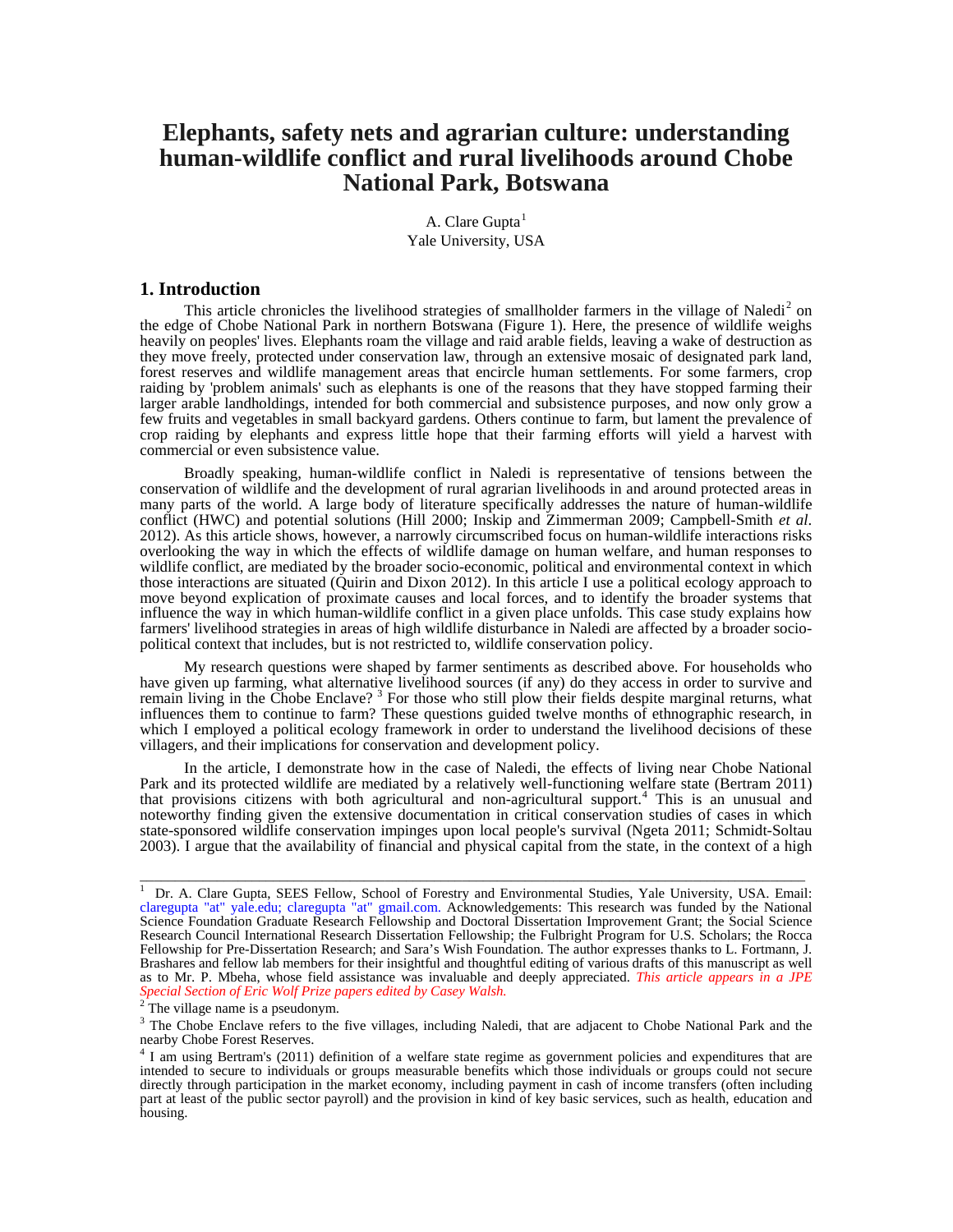degree of wild animal disturbance, leads to two divergent livelihood strategies for Naledi residents. For some households, state forms of assistance (entitlements or employment opportunities) augment income to the point that farmers who face high levels of wildlife disturbance can stop farming altogether, which I term the 'abandonment strategy.' <sup>[5](#page-1-0)</sup> Other households choose to continue farming, despite the fact that it is marginal in the area, because agricultural subsidies create incentives for people to continue to farm with low input and low risk, which I refer to as the 'low-level continuation strategy.' These findings raise the question of whether state transfers play a positive or negative role in terms of their contribution to either livelihood development or wildlife conservation in a protected area. On the one hand, certain forms of state assistance provide a much-needed safety net for those who are no longer able to pursue an agricultural livelihood and allow people to remain on their traditional lands. Yet on the other hand, state support in the form of agricultural subsidies can lead to perverse and ineffective outcomes when implemented in places where they work against competing land uses, such as wildlife conservation. In such places, state transfers may prevent abject poverty, but they reinforce a land use pattern (i.e. the close proximity of human activities to wild animals) that exacerbates human-wildlife conflict and hinders effective economic development.



Figure 1. Map of study area in Botswana. Source: author.

This article has six parts. A literature review of political ecology and human-wildlife conflict studies is followed by a description of methodology and then a synthesis of national and regional level data on the Botswana welfare state and the effects of conservation in the Chobe Enclave. This fourth section provides context on the larger national and regional conditions that require understanding in order to make sense of local livelihood dynamics in Naledi. The fifth section then provides description and analysis of primary data on the livelihood strategies that Naledi villagers employ in response to conditions resulting from wildlife conservation policy and the availability of state transfers. Finally, the conclusion addresses implications for analyzing smallholder agriculture in areas subject to wildlife conservation.

### **2. Literature review**

Through critical conservation studies, political ecologists have shown how conservation, often driven by powerful global players, can displace local people, dispossess them of their livelihoods and create heightened conflict between various user groups (Geisler and De Sousa 2001; West *et al*. 2006). As a result

<span id="page-1-0"></span> $<sup>5</sup>$  Farming in this paper refers to arable farming conducted at the "lands," agricultural holdings of at least (and usually</sup> more than) one or two hectares where staples such as maize and sorghum are grown. In Botswana, households are highly mobile, moving between their primary village residence, their cattle post, and their "lands" during different seasons of the year. While households maintain gardens in the backyards of their village residence in order to grow "relish" (e.g. greens to accompany meals), gardening is not usually thought of as "farming" and is considered supplemental to the farming that takes place at the lands, where most of a household's food for consumption and/or sale is traditionally produced.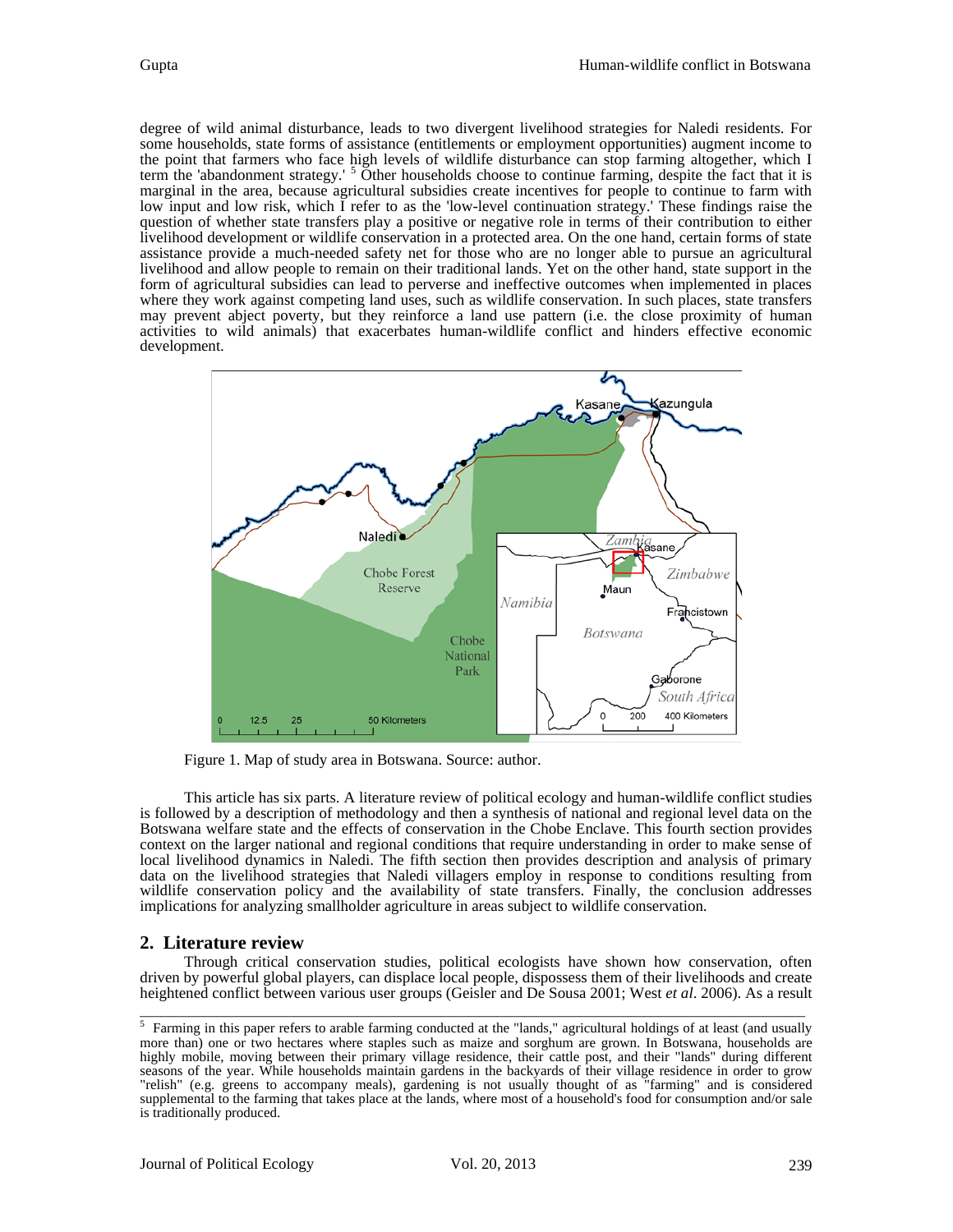of exclusionary conservation today, 'conservation refugees' are often forced to turn to wage labor (if they can find it) for survival (Dowie 2009). This kind of process reflects a larger a trend towards what has been termed 'de-agrarianization,' as rural dwellers across the world have been forced diversify their livelihood portfolios away from strictly agricultural-based livelihoods and towards non-agricultural activities (Bryceson 1999; Bernstein *et al*. 1992). Since the colonial period in sub-Saharan Africa, the livelihoods of rural farmers have been subject to a string of stresses and shocks, including forced labor migration, cash crops, structural adjustment and fluctuating commodity prices. Processes of marginalization, accumulation by dispossession and differentiation that have affected rural communities through the twentieth century have made it increasingly difficult for rural households to make a living based on agricultural activities alone. Land set aside for wildlife and biodiversity conservation is also an important driver of rural agrarian change and can exacerbate the decline of smallholder agriculture that characterizes much of rural Africa today.

Chobe is an example of a place where although people are not physically dispossessed from their farmland, wildlife conservation has negatively impacted the agrarian sector, and in some cases eliminated the ability to farm. This tension between wildlife conservation and agricultural livelihoods is addressed not only by political ecologists concerned with the politics of social justice and nature conservation, but also by conservation scientists and practitioners who recognize human-wildlife conflict to be an obstacle to effective wildlife conservation. Though conservation-oriented studies of HWC are extensive, and provide data on spatial patterns of wildlife disturbances; costs of HWC to farmers; responses and attitudes to HWC; and the efficacy of mitigation techniques, most are focused at a relatively local, or micro, scale (Naughtonand the efficacy of mitigation techniques, most are focused at a relatively local, or micro, scale (Naughton-<br>Treves et al. 1998; Sitati et al. 2003; Mackenzie and Ahabyona 2012; Granados and Weladji 2012; Davies *et al.* 2011; Campbell-Smith *et al*. 2012; Hartter *et al*. 2011). These studies that pay attention to a protected area and the residents in its immediate proximity are useful for understanding local dynamics, but do not necessarily take into account the broader context that is a critical part of the explanation of why people behave or react in the ways that they do.

In contrast, political ecologists follow a mode of explanation that evaluates the influence of variables acting at a number of scales, each nested within another and situated within a particular historical trajectory. Local decisions (e.g. by individual land managers) are understood to be influenced by past and present regional conditions and policies, which in turn are affected by global politics and economics. At the same time, political ecologists recognize that global-scale phenomena do not have a uniform effect (Robbins 2004). For example, the precise nature of the livelihood strategies that farmers employ in response to declining agricultural opportunities are reflective of global forces, but are also context-specific and contingent on the way in which multi-scalar processes intersect and unfold in a given place at a given time within a particular community of people (Ellis 2000). This research therefore examines all the relevant factors that interact with conservation policy in order to understand human experiences of and responses to wildlife disturbance in Chobe—a first step towards the design of appropriate policies to address HWC.

Within critical conservation studies, key scholars have provided important insights into the way in which conservation policies and projects intersect with ongoing national-level "development" policies (Brockington 2002; Neumann 1998) and political economic regimes (Li 2007). My study builds upon this body of literature by illustrating a case in which rural agricultural development policy and wildlife conservation policy work in opposing directions, as they respectively encourage and discourage local residents' pursuit of agricultural livelihoods. The availability of state welfare support, the lack of available agricultural labor, and the cultural significance of an agrarian identity also converge to influence whether and how households continue to farm or not, as I describe below.

These findings illuminate the way in which household livelihood strategies are shaped by challenges of wildlife disturbance *in conjunction with* government policies or programs in place in a given conservation area. The Chobe case is noteworthy because it suggests that government social safety nets can both mitigate HWC (by providing livelihood alternatives to farming) and exacerbate tensions over land-use (by encouraging farming in areas of high wildlife disturbance). Detailed study of the local conditions surrounding human-wildlife conflict and an analysis of the broader political economy—in this case the presence of a welfare state—are required in order to understand the unanticipated outcomes of, and responses to, conservation policy.

# **3. Methodology**

Data for this study were collected during nine months (2009-2010) in the village of Naledi (population 1,072) in the Chobe Enclave where I conducted participant-observation, five focus group workshops, 25 semi-structured interviews with both village residents, and a household survey (Central Statistics Office 2001). The focus groups and interviews with village residents focused on four major categories: 1) changes in livelihoods and settlement patterns over time 2) migrant behavior 3) household relations/dynamics and 4) reflections on previously collected village-level livelihood data. Approximately thirty additional interviews were conducted with key informants, including village tribal authorities, government officials from various relevant departments at the District and national level, academics, and researchers/consultants involved in agricultural and wildlife policy-making.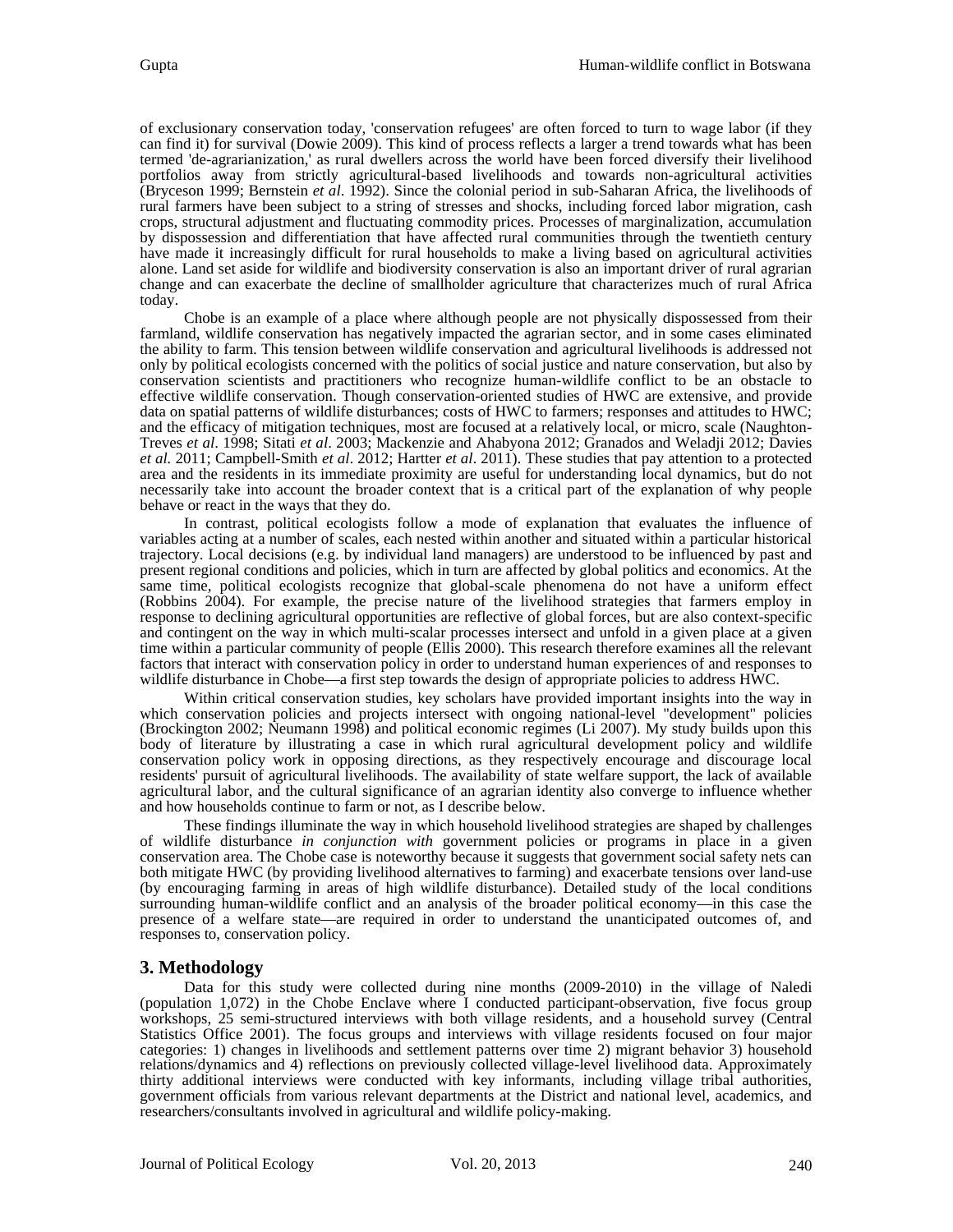The survey was administered to 49 households (30 percent of total households) by randomly selecting from a list of village plot holders (all residential plots must be registered so the list is relatively comprehensive) from the District Land Board office. The survey was administered to the head of the household, and the spouse of the head of the household if there was one. The survey data used in this article were collected only from the head of the household, as prior comparison of spousal data indicated enough similarity to rely on the household head data as accurately portraying the household. Some 64 percent of respondents were female and 36 percent were male, a relatively high degree of female-headed households. Data on the Chobe District and Botswana state were also collected from the Botswana National Archives, government departmental records, University of Botswana special collections, and other relevant repositories.

### **4. Situating Naledi: national and regional context**

#### *Botswana, the welfare state*

Since the discovery and exploitation of diamonds at independence (in 1968) and the subsequent surge forward of the economy, Botswana has strategically used its growth economy and access to donor funds to achieve impressive levels of social service delivery, especially in comparison to most other African countries. Unlike other African countries where subsidies to small-scale farmers have shrunk (Bryceson 1999), Botswana has in fact increased the level of support that it gives to small farmers and publicly stated its intention to promote food sovereignty and reduce its dependence on South African food imports. As a result, the government has rolled out new iterations of subsidized farming programs. In 2002, the Ministry of Agriculture launched the National Masterplan for Arable Agriculture and Dairy Development (NAMPAADD), a broad agricultural development strategy intended to re-structure arable agriculture and dairy development programs that is particularly geared towards the transformation of traditional farms into viable commercial enterprises. For dryland arable agriculture—the most common type of farming amongst rural Batswana<sup>[6](#page-3-0)</sup>—the major activities are to encourage smallholder farmers to form large units (clusters) of at least 150 hectares, to establish service centers for providing inputs and services at each unit, and to promote the adoption of mechanized farming. These programs have yet to be systematically evaluated and are still in the process of implementation, but thus far, they have had disappointing results for rural agricultural productivity and income generation (Seleka 2004).

The National Strategy for Poverty Reduction (2003) recognizes the importance of broad-based economic growth as a means to promote reduction in poverty but also emphasizes the need for the government to continue to use social safety networks to target the most vulnerable segments of society. In practice, this strategy has resulted in three clusters of targeted interventions: 1) the problem of low productivity (i.e. low returns of labor) is supposed to be addressed through income generation strategies such as microcredit and agricultural assistance; 2) the problem of vulnerability (i.e. insecure returns to labor) is addressed through safety nets such as drought relief food aid and labor-based public works (*Ipelegeng*); and 3) the problem of dependency (i.e. inability to work) is addressed through old-age pensions and destitute allowances (BIDPA 2001). Although these types of interventions are not fully effective given that poverty still persists in Botswana, their prevalence reflects the degree to which many Botswana citizens, including those in the Chobe Enclave, rely heavily on government assistance to survive. Indeed, as shall be demonstrated, state transfers play an important role in the livelihood portfolios and decision-making patterns of most Chobe Enclave households.

#### *Conservation and agriculture around the Chobe Enclave: Chobe as a wilderness area*

The Chobe District is a primary safari destination due to its abundant wildlife resources and the extensive Chobe-Zambezi River system. A review of the Chobe District Development Plan reveals a conflict of interest between national and district level land-use priorities: setting aside land for wildlife based tourism to the national economy, and yet, these priorities eclipse the possibility of other types of land-use that might help to diversify the local economy and promote income generation and rural development. Reacting to criticism for its dependency on mining since political independence, in the last two National Development Plans, Botswana has identified tourism as one of the key sectors that could help diversify the economy (Leechor 2005). Since the success of the tourism industry relies on the sustainability of the nation's wildlife population, the government of Botswana has increasingly developed plans and policies for effective natural resource management and conservation of the country's wilderness areas (i.e.

<span id="page-3-0"></span><sup>&</sup>lt;sup>6</sup> In Setswana, the official language of Botswana, one person from Botswana is referred to as a "Motswana," multiple people are referred to as "Batswana," and the adjective used to describe parts of the national culture is "Setswana" (e.g. a "Setswana way of life").

<span id="page-3-1"></span><sup>7</sup> Tourism accounted for an estimated share of 10 percent of GDP (or about 16% of non-mining GDP) in 2007 (The Voice 2008)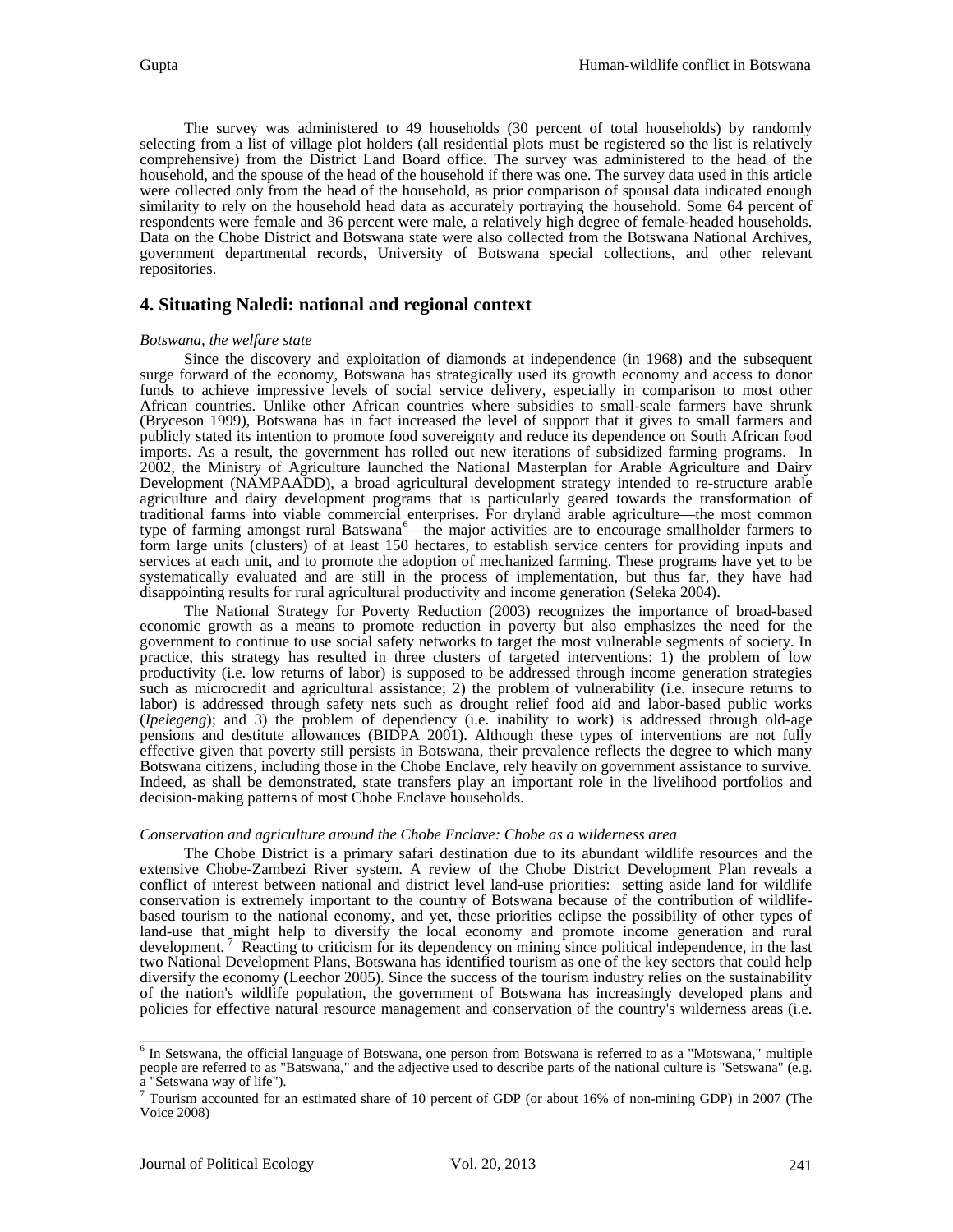the northern portion of the country). Therefore, as the most recent Chobe District Development Plan (2003) plainly states, there is an "acute shortage of land" in the District due to the fact that about 80 percent of it is devoted to conservation of wildlife and forest resources, leaving very little room for settlement expansion and other economic activities. The Chobe Enclave where Naledi is located is sandwiched between the Chobe Forest Reserve and Chobe National Park  $(11,000 \text{ km}^2)$ , established in 1968 (Figure 1).

#### *Conservation and agriculture around the Chobe Enclave: agriculture in the Enclave*

People in the Chobe Enclave (roughly 4,400 residents) have historically engaged in arable agriculture as a livelihood. Climatic and soil conditions in are much more favorable for arable agriculture than the rest of Botswana, because of higher than average rainfall and the relatively fertile soils in the regularly flooded plains (where floodplain *mopalo* farming takes place). Despite these advantages, arable agriculture remains a risky endeavor because of erratic rainfall with periodic droughts and regular flooding of arable lands that cause frequent crop failures. Under these variable natural conditions, agricultural production is characterized by low inputs of capital and labor (Barnhoorn *et al*. 1994), and most farmers prefer to have both rain-fed dryland and *mopalo* farms in order to spread risk and increase production potential. Historically, if the *mopalos* were either too dry or flooded, the rainfed fields offered an alternative, unless they were also affected by drought. As a result of these constraints, the cultivated area, yield levels and total agricultural production varies considerably from year to year and among households, making it impossible to estimate an average yearly yield (Barnhoorn *et al*. 1994). At times, the Chobe Enclave has produced enough grains for commercial sale.<sup>[8](#page-4-0)</sup> Yet today, as in the past, in years without good rainfall or with flooding, households are unable to produce enough food for themselves and the Enclave receives major inflows of maize meal. Indeed, from 2007/08 to 2009/10, Naledi and its neighboring two villages in the southern Enclave sold no crops to the Botswana Agricultural Marketing Board.

#### *Wildlife stresses on agricultural livelihoods*

For farmers in Chobe, the government's prioritization of wildlife conservation means further marginalization of their already risky agriculture-based livelihoods, with few benefits in exchange. Landuse constraints along with poor performance of the agricultural sector, due in part to livestock predation and crop damage by wildlife, help to explain why economic activities in the Enclave have been characterized as "non-existent" (DDP 2003), and why increased agricultural productivity, one of the goals of the National Development Plan and the Rural Development Policy (2002), has not materialized.

Most notably, crop destruction by wild elephants is increasingly a problem as Botswana's elephant population has increased sixteen-fold over the past fifty years to an estimated 133,829 individuals, with 70 to 80 percent of the population living outside of the National Park (World Bank 2009). Data from the Department of Wildlife and National Parks on 'Problem Animal Control' show that the number of elephant conflict reports for Naledi rose dramatically over a 10 year period—nine reports were filed in 1995 and consistently increased through 2004, when 38 reports were filed (K. Alexander, unpublished data).<sup>[9](#page-4-1)</sup> My research shows that state-led zoning of land for wildlife and the associated increase in wildlife that freely raid crops have created new adverse conditions that arguably outweigh any of the weather and soil-related benefits that exist for Chobe farmers.

Like crops, livestock are also subject to predation by wild animals. Naledi residents express great frustration at the fact that current conservation law forbids them from killing problem animals like elephants. Residents agree that as a result, wildlife has become increasingly aggressive and less fearful of humans, and that today traditional scare tactics such as beating drums and tin cans no longer deter elephants. Villagers cannot expand communal grazing lands without encroaching on the reserves. Nor can they sell their livestock to the highly lucrative (and subsidized) European Union (EU) market as do farmers in the rest of Botswana. EU regulations that require beef imports to be hoof-and-mouth-disease free make Chobe livestock ineligible. Believed to be transmitted from buffalo to cattle, Batswana officials have designed elaborate fences which divide the country into export zones (mainly wildlife free areas in the south) and non-export zones (mainly wildlife-rich areas in the north) to separate livestock from wildlife and prevent disease transmission. Chobe's rich wildlife populations land it squarely in a non-export zone. They are thus not accepted by the Botswana Meat Commission, the entity responsible for managing EU regulation compliance.

<span id="page-4-0"></span><sup>&</sup>lt;sup>8</sup> For example, in the 1940s, the Enclave was Botswana's most productive agricultural area, exporting large surpluses of maize (maize and sorghum are the staple grains in this region). Disastrous floods in the 1950s led to several decades of depression. By the 1980s the agricultural economy had improved and in favorable years (with good rains and flood recession) the Chobe Enclave became a net exporter of grains (MacDonald 1989). These grains were (and today still are) purchased by the Botswana Agricultural Marketing Board (BAMB) (current price: approximately \$275 per to of maize). For example in 1985 BAMB purchased 86 metric tonnes of maize grain and then 503 tonnes in 1986 from the Chobe Enclave (Central Statistics Office 1987). These two years followed almost a decade in which the Enclave sold no grain at all to BAMB, and in which the proportion of maize harvested was between nine and 100 percent.

<span id="page-4-1"></span><sup>&</sup>lt;sup>9</sup> These numbers represent underestimates of elephant conflicts given that most incidents go unreported.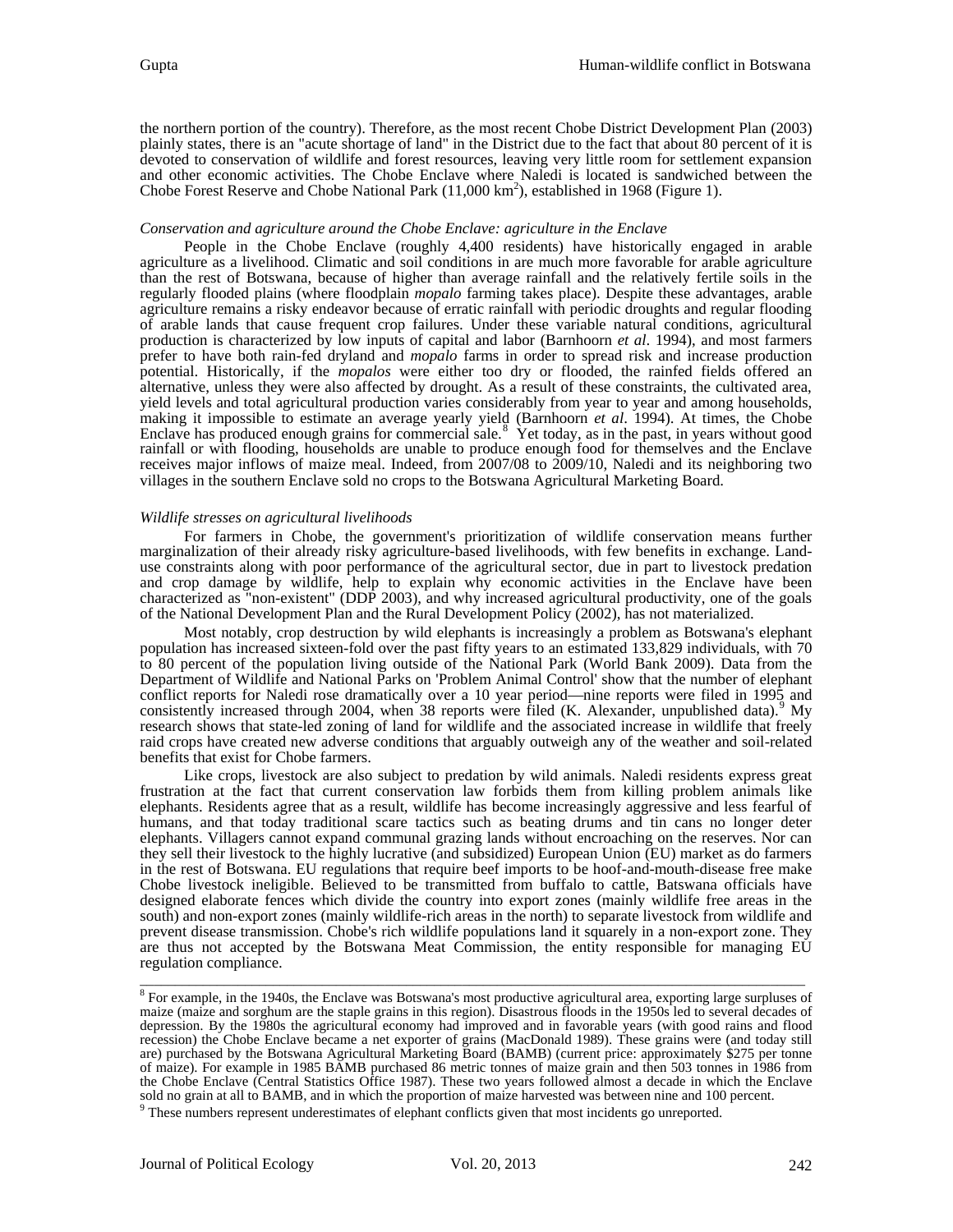Attributing the difficulties of small farmers in Chobe solely to wildlife and conservation policy would overlook the multiple historical and geographical reasons for agricultural decline more generally in Botswana over the past century. The prevalent low input-low output farming approach is a response to both the risks involved in farming in an ecologically marginal landscape, and labor constraints (BIDPA 2001).<sup>[10](#page-5-0)</sup> Historically, the migration of men out of the villages to the South African mines in the early 1900s reduced the amount of available labor for full-time farming and resulted in lower yields and a switch to less labor intensive crops (Hartland-Thunberg 1978; Schapera 1966). Since then, the growth of Botswana's urban economy and the unattractiveness of rural livelihoods (i.e. an un-remunerative agricultural economy and lack of employment opportunities) have resulted in continued out-migration from rural areas (Gwebu 2004). In Chobe, residents from the Enclave move to the District capital of Kasane to work in the tourism industry and growing public administration sector (Kemmonye 2009). This demographic trend further constrains the ability of those who remain in the Enclave to practice agriculture (BIDPA 2001; Gupta forthcoming). Yet wildlife, and especially elephants, have nonetheless made farming even more challenging in an already ecologically and economically marginal landscape. Thus, although the decline of agriculture is widespread within Botswana and not unique to Chobe, conservation in Chobe has greatly reduced the role that agriculture can play as a safety net for the rural poor and as a buffer against external shocks to a rural household's livelihood portfolio (BIDPA 2001). Despite conservation-development programs designed to mitigate costs incurred by local residents from HWC, providing local communities with benefits from wildlife have had limited success. Attempts at Community Based Natural Resource Management (CBNRM) which rely on principles of devolved management, and improved wildlife-based livelihood options to buffer against wildlife-related damages and dangers community participation and direct economic gain, have failed to fully meet their goals (Rozemeijer 2009).

### **5. Livelihood strategies in Naledi**

Given that in most of the Chobe Enclave neither agriculture nor wildlife harvesting remains a primary livelihood activity and that CBNRM has not provided a viable livelihood alternative for local residents, the question then arises, what *are* the livelihood strategies of local residents and how have they been mediated by national political economic and local environmental conditions? How are smallholder farmers responding to the decline of agricultural livelihood opportunities that results from living in close proximity to a protected area and protected wildlife? More specifically, how have some farmers been able to give up farming as part of their livelihoods and why have others continued to farm in the face of increasing wildlife depredation?

In this section I will present data that show that most households in the Chobe Enclave rely heavily on external channels of support—namely, state transfers from the government and remittances from family members working outside the Enclave. While the role of remittances in structuring livelihoods and kinship relations in Chobe Enclave is detailed elsewhere (Gupta forthcoming), here I explain the contribution of state transfers to household incomes and how these transfers influence the ways in which villagers strategically engage in certain types of livelihood activities.

### *The role of state transfers*

While the government of Botswana provides a large percentage of income to many households in Botswana in general, in northern Botswana people are especially reliant on state-provisioned safety nets to survive. A 1992 survey in the Enclave found that 52.4 percent of households reported receiving at least one form of government assistance (SIAPAC 1992). A 2001 survey revealed that government transfers make up 55 percent of the total income from all livelihood activities in northern Botswana<sup>[11](#page-5-1)</sup> (BIDPA 2001). In my 2010 survey of Naledi, 23.4 percent of households said that their main source of income was government assistance.<sup>12</sup> On average government assistance comprised a quarter of the livelihood portfolio of a typical Naledi household  $(Table 1)$ .<sup>[13](#page-5-3)</sup> Residents of Naledi recognize that government assistance is widespread within the village and of considerable importance to households. In focus group discussions during which I presented data from the prior 2001 survey showing a high reliance on government support

<span id="page-5-0"></span> $10$  The reasons for the decline of agriculture in terms of its productivity and contribution to livelihoods also include decreased and/or less reliable rainfall (as reported by local Chobe farmers); and rising income inequalities and decreased access to the means of production (i.e. livestock for draught power) for many households (Barnhoorn *et al.*

<span id="page-5-1"></span><sup>1994;</sup> BIDPA 2001).<br><sup>11</sup> In this survey, "Northern" referred to Chobe and Ngamiland districts. Disaggregated data for Chobe district alone are not available, but the data are still useful because they show the difference between reliance on government agricultural support in Naledi (and the northern region of which it is a part) compared to the rest of Botswana.

<span id="page-5-2"></span><sup>&</sup>lt;sup>12</sup> The specific forms mentioned included pension money, other social welfare entitlements and money from *Ipelegeng*, the government sponsored day labor program.

<span id="page-5-3"></span><sup>&</sup>lt;sup>13</sup> In comparison, remittances, another external source of income, are estimated to contribute 20% to the average Chobe Enclave household livelihood portfolio.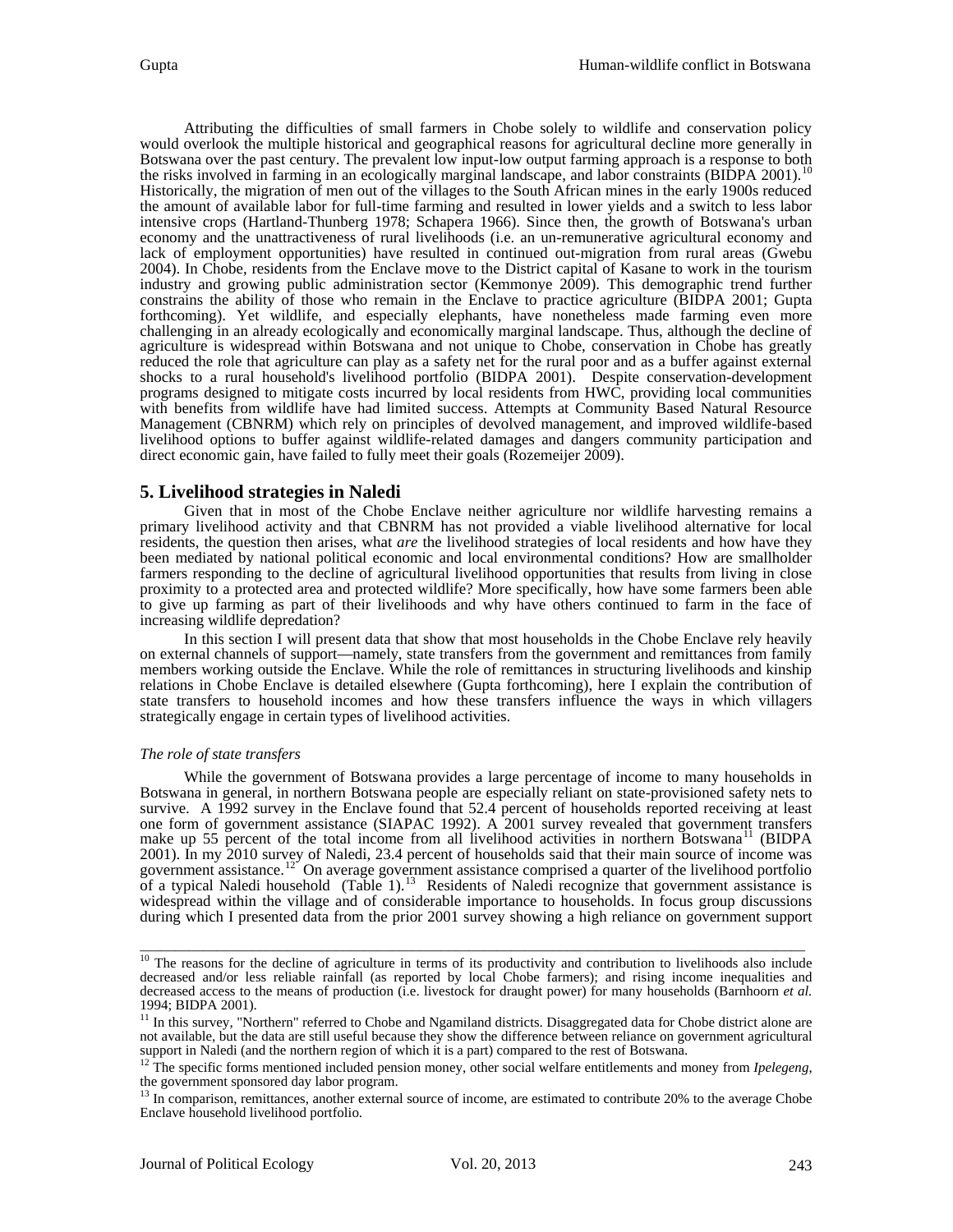|                                    | 55% of HH income from govt. transfers                                        |  |  |
|------------------------------------|------------------------------------------------------------------------------|--|--|
| <b>NORTHERN</b><br><b>BOTSWANA</b> | 72.4% of HH get access to agricultural inputs through govt. support programs |  |  |
|                                    | 71.1% of HH get direct access to food through govt. support programs         |  |  |
|                                    | 13.8% of HH report govt. agricultural support to be <i>not</i> important     |  |  |
| <b>CHOBE</b><br><b>ENCLAVE</b>     | 52.4% of HH receive at least one form of government assistance               |  |  |
|                                    | 25% of HH income from govt. transfers                                        |  |  |
| <b>NALEDI</b>                      | 23.4% of HH cite government assistance as main source of income              |  |  |
|                                    | 16.8% of village population receive direct state support (i.e. entitlements) |  |  |

in northern Botswana, all participants agreed that this finding was correct given the lack of employment or agricultural opportunities in the village.

Table 1: Dependence on government assistance in Naledi village and broader region (sources: BIDPA 2001; SIAPAC 1992; primary survey data)

Chobe residents access government transfers through three main categories of support programs described in the section above. In Chobe, the primary programs in place to boost livelihood productivity are the national-level Citizen Entrepreneurial Development Agency (CEDA) that gives loans to Batswana wishing to start a small business, and the Integrated Support Program for Arable Agriculture Development (ISPAAD). ISPAAD distributes seeds and fertilizer to farmers and provides them with farming implements. ISPAAD not only provides farming inputs and technical assistance but also eliminates the need for household farm labor during the plowing season by providing farmers with tractors and government-paid tractor drivers.<sup>[15](#page-6-1)</sup> Through ISPAAD, the government spends 700 pula (equal to US\$106 at the time of writing) per hectare during the plowing season to prepare the soil, plow the fields and plant seeds for farmers in the Chobe Enclave. Farmers who do not use the ISPAAD tractor and plow using their own livestock are given money equivalent to the amount that the government would have spent to plow for them (Mazila, personal communication, 2010).

The government of Botswana's labor-based public works program, *Ipelegeng*, provides a source of (at least temporary) employment and income to many Chobe Enclave residents. Records from the Chobe District Council show that in the year 2008-09, there were 284 beneficiaries of *Ipelegeng* in Naledi, which represents roughly a quarter of the population of the village (1,072), or over one person per household working for *Ipelegeng*. In interviews and focus group discussions, participants agreed that more than half of households in their village rely on *Ipelegeng* as an important source of income. Villagers emphasized the importance of *Ipelegeng* in providing temporary work especially to youth in the face of a lack of farming and formal employment opportunities.

While government-subsidized farming and government job creation target disadvantaged yet able-<br>bodied individuals, the government also provides welfare to those who are unable to work through a number of social welfare programs such as the old-age pension scheme, World War II veteran grants, food packages for the very poor, supplementary feeding programs for vulnerable groups and primary school children, provision of food, clothing, education and protection to orphans, and assistance to the terminally ill through home-based care (Seleka *et al.* 2007). These social safety net (SSN) programs are particularly prevalent in Chobe: 71.1 percent of surveyed households in northern Botswana said that government support programs provided them with direct access to food in comparison to the national average of 19.6 percent (BIDPA 2001). The Chobe District Council (2010) records show that for Naledi, almost twenty percent (16.8%) of the population is a direct recipient of some form of direct state welfare support, not including the other indirect support programs through which residents can access state resources (Table  $1$ ).<sup>1</sup> [16](#page-6-2) Clearly, these programs make a difference to people's survival, and to their household productive

<span id="page-6-0"></span><sup>14</sup> Further, one man born and raised in Naledi and now living in the capital, Gaborone, cited the decline of the *mafisa*  system as the reason for the high degree of reliance on government welfare. Under the *mafisa* system in the past, cattle were lent or loaned in trust from cattle-owners to poorer people, in return for tribute, services, and allegiance. This system promulgated patron-client relations but also created a safety net for otherwise destitute households by providing them with access to cattle (Schapera 1966). With the decline of this cultural institution, the state has had to provide alternative types of safety nets to its poorest citizens.

<span id="page-6-1"></span><sup>&</sup>lt;sup>15</sup> While the government ostensibly provides tractors to all farmers in the Enclave, most farmers complain that there is always a long line to access these tractors, which results in some households plowing late in the season and missing the

<span id="page-6-2"></span>opportunity to plow at the optimal time when the first rains arrive.<br><sup>16</sup> In Naledi there are about 70 beneficiaries of the Old Age Pension Scheme (which provides anyone over the age of 65 with 220 pula a month), 34 beneficiaries of the Destitute Persons Program (which provides destitutes with 81 pula per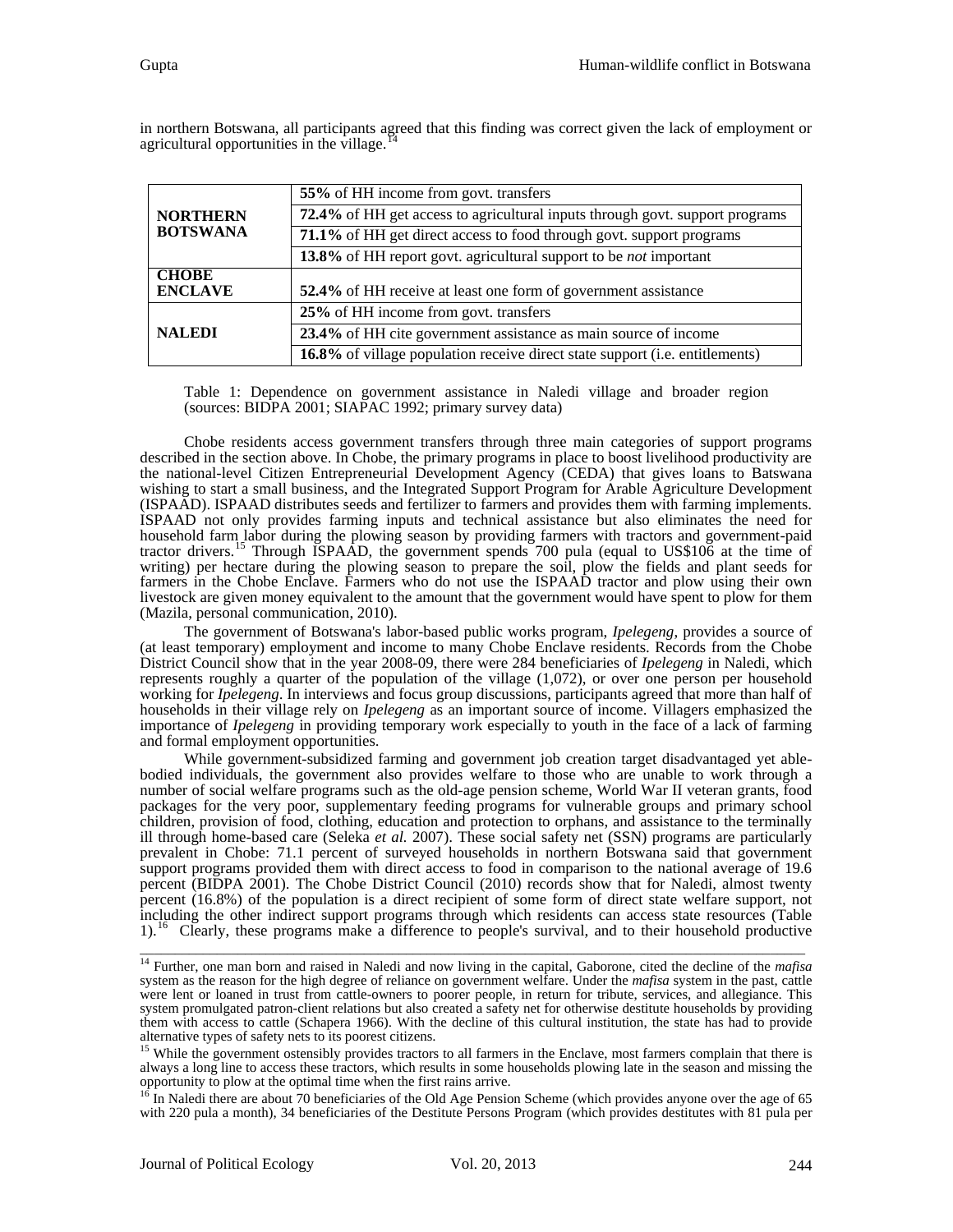strategies, as they allow people to remain living in a place where without them their life would be untenable.

State transfers in Chobe mean that villagers can either afford to stop farming their fields altogether because state forms of assistance contribute to household income directly through entitlements and/or indirectly through employment opportunities, *or* they continue to farm at least minimally with low input and low risk because of government-sponsored agricultural subsidies. In this latter situation, the continuation of farming in many cases means plowing, but not necessarily spending the time or money to tend to or protect one's fields in order to ensure a harvest.<sup>1</sup>

#### *The cessation of farming: the abandonment strategy*

Evidence suggests that the percentage of households in Naledi who are farming their fields has decreased over the past three decades. In 2010, 61.1 percent of surveyed households from Naledi with some type of arable land, either *mopalo* or dryland fields or both, reported that they did not plow in the 2009-10 agricultural season. These numbers contrast with a 1984 agricultural survey of Naledi, which found that approximately 11percent of households in Naledi with some type of arable land did not plow that year (Tsimako 1984). In other words, while in 1984 roughly 90 percent of Naledi households with land were plowing, in 2010 only about 40% percent of those with land were plowing (Table 2). This trend was confirmed by the Principal Technical Officer at the local Land Board, who reported that most arable fields around Naledi are currently unutilized, as evidenced by the fact that lack of maintenance of fields maks it hard for the Land Board to determine boundary lines between fields (L. Kebaitse, personal communication, April 7<sup>th</sup>, 2011). It was further confirmed by the comments of most of my interviewees, who, when asked about changes in the Enclave they had observed over their lifetime, reported that today people buy food from the stores and agriculture plays a much smaller role in village life. Not surprisingly then, the 2010 survey we conducted showed that both the sale and consumption of crops contribute on average only 7.3 percent to a household's survival in Naledi (4% in the dry season and  $10.5\%$  in the wet season).<sup>[18](#page-7-1)</sup> As one elderly lady commented during a 2009 focus group; "in the past, we used to plow and harvest and eat what they get from fields…we didn't buy stuff like rice…but today we are suffering; we have to buy food and we are not working."

|                                                                 | 1984                            | 2010   |
|-----------------------------------------------------------------|---------------------------------|--------|
| Households plowing (either <i>mopalo</i> or dryland or<br>both) | 88.57%-<br>89.74% <sup>19</sup> | 61.11% |
| Households with fields not plowing                              | 10.26%-11.43%                   | 38.89% |

Table 2: Recorded levels of plowing over three decades for Naledi study site (sources: Tsimako 1984; primary survey data)

#### *Elephant disturbance discourages farming*

While it is difficult to prove that elephants are the singular reason for a decrease in arable agricultural activities in Naledi in comparison to a few decades ago, several pieces of evidence together suggest they and other crop raiders are at least one very important reason. Farmers in Naledi whom I interviewed individually reported that they and many of their neighbors no longer plant crops in their fields due to pressure from wildlife and in particular, fear of elephants raiding crops. Focus group discussions confirmed this finding, as residents of Naledi repeatedly emphasized that wild animals were destroying crops and making farming an increasingly unviable activity. As one young man explained;

 $\overline{a}$ month and a food basket), 35 beneficiaries of the Orphans Care Program, 34 beneficiaries of the Primary School Feeding Program and about 7 beneficiaries of the Home-Based Care program.

<span id="page-7-0"></span> $F<sup>17</sup>$  An analysis of the qualities that characterize the types of households that choose to utilize the available agricultural subsidies to continue plowing versus those that give up farming altogether is beyond the scope of this study and warrants further research.

<span id="page-7-1"></span><sup>&</sup>lt;sup>18</sup> This percentage refers only to crops harvested from the fields, and does not include fruits and vegetables more commonly grown in a household's backyard garden. Follow-up research in the spring of 2011 suggested that an increasing number of households are growing more crops than usual in their backyard gardens in lieu of planting at their fields. The degree to which these garden crops contribute to a household's livelihood portfolio and in particular food security warrants further research.

<span id="page-7-2"></span><sup>&</sup>lt;sup>19</sup> These figures represent estimates because the Tsimako survey data regarding land tenure in the Enclave is only provided at the aggregate level, showing that four households of all five Enclave villages had neither *m* dryland fields. Tsimako surveyed 39 households in Naledi so the number of households in Naledi with some form of arable land can be estimated to be somewhere between 35 and 39 households. Her study found that four households in Naledi were not plowing, allowing for an estimation of the percentage of Naledi households with fields who are not plowing them.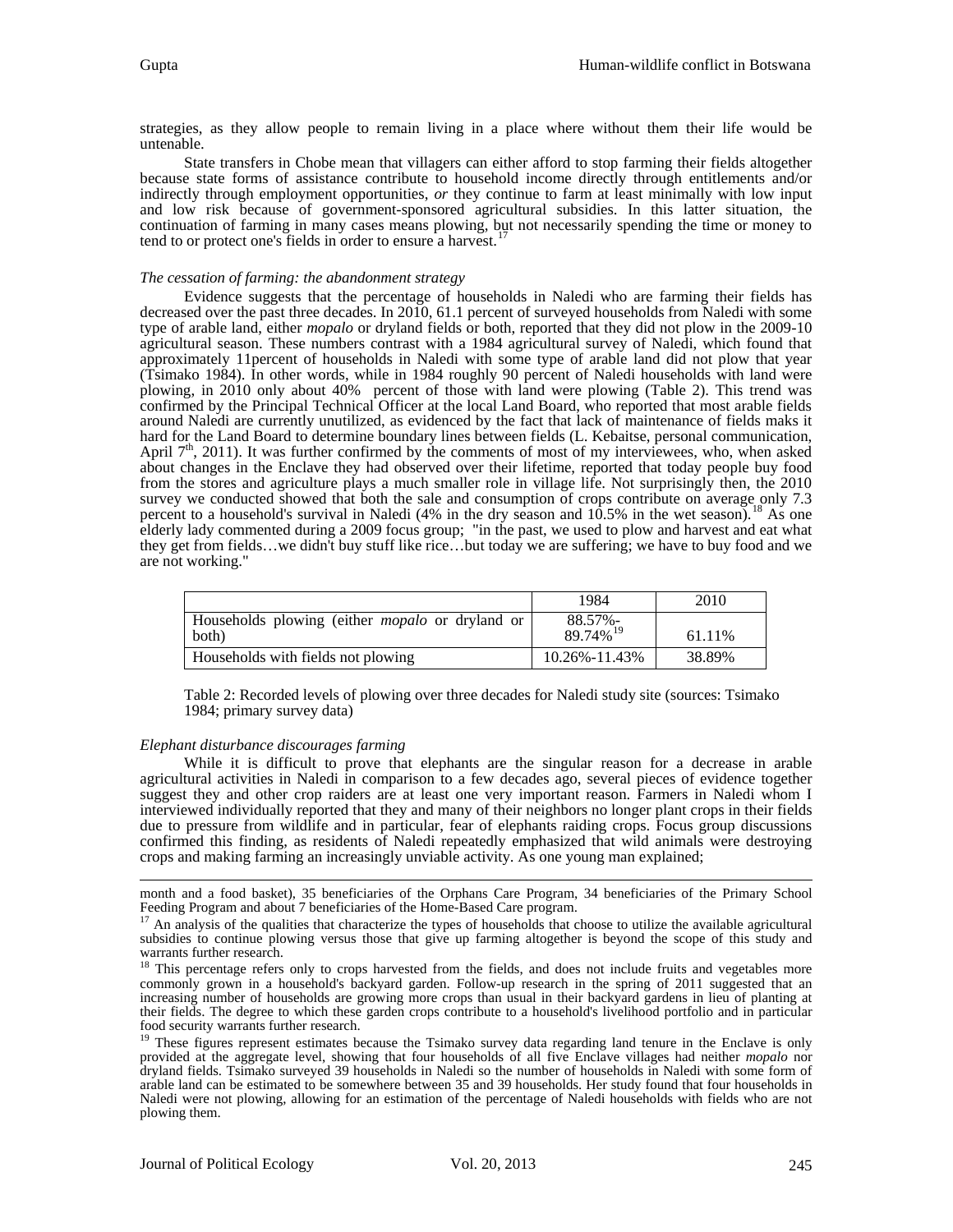"…when I was growing, plowing was main fact of life, so when wild animals attacked we killed them, but now if you kill an elephant you have to answer for that...we plow but get nothing...tomorrow you go early to the fields but find nothing because of elephants.

Another female resident stated matter-of-factly; "the number of wild animals has increased so people don't want to plow because when they plow animals destroy their crops." Other studies in the Enclave have also found a similar sentiment amongst Naledi villagers. For example, in a participatory community action plan Naledi residents listed "increase in wildlife numbers" and "food problems caused by wildlife menace" as two of their top ten problems (USAID 1994).

Frustration towards elephants that destroy crops has, at least in part, caused many Naledi residents to give up plowing their fields. This is further confirmed by results from my preliminary 2008 survey of Naledi, in which only 48 percent of households with arable fields reported that they had planted crops that year. Seventy-five percent of the 2008 survey respondents who did not plow said they did not farm because of concerns about potential elephant damage. Of out-migrants from Naledi interviewed in 2011, 55.2 percent cited elephants as the cause of agricultural decline in their home village (N=67 unstructured interviews; no prompt regarding elephants or agriculture). These findings are corroborated by the aforementioned evidence from reports that human-elephant conflict incidents (in the form of crop damage) are rising in Naledi (K. Alexander, unpublished data). This increase in HWC incidents is not surprising given ecological data showing that wildlife movement corridors run directly through Naledi and the two adjacent Enclave villages, which together comprise the southern Enclave (Chobe Enclave Management Plan 2003). Elephants travel from the Forest Reserve to the Chobe river for water, especially during the dry season, and cut directly through the escarpment upon which Naledi is situated.

A comparison of the Northern and Southern parts of the Enclave in terms of plowing intensity and wildlife movement also indicates that wildlife, and/or fear of wildlife, discourages Naledi villagers from farming. Table 3 shows that over the past three years, the percentage of available arable land that is plowed has been consistently lower in the southern Enclave (the three villages including Naledi that are situated in a wildlife corridor) than in the northern Enclave (comprised of two villages away from wildlife corridors). For example, in 2010/11, the southern Enclave plowed 5.4 percent of their available land while the northern Enclave plowed 19 percent (ISPAAD 2011). In the three agricultural seasons from 2007/08 to 2009/10, the southern Enclave sold no surplus grain to the Botswana Agricultural Marketing Board while the northern Enclave sold maize during two of these seasons (and did not have excess maize in 2009/10 due to extensive flooding) (BAMB District officer, interview, May  $14<sup>th</sup>$  2010). Given that apart from elephant movement patterns the Northern and Southern Enclave face similar challenges to farming (Barnhoorn *et al*. 1994), these data suggest that there is an inverse relationship between wildlife disturbance and intensity of farming.

#### *State transfers provide an alternative livelihood source*

Wildlife populations and their movements do not, however, entirely explain the observed abandonment strategy. Botswana's broader political economy clearly matters too. David Jones proposed in employment to arable agriculture and why they retain unutilized labor time that they cannot, or will not, devote to the arable sector. He argued that the network of transfers and remittances from those working in other sectors of the economy (e.g. mining, livestock) form a safety net that is "sufficient to permit many people who have no other source of profitable employment to reject the low and risky returns of employment or self-employment in arable agriculture or to indulge in arable agriculture only on a minimum-effort-maximum-return-to-labor basis" (Jones 1981). This thesis is rooted in the fact that ruralurban linkages in Botswana are very strong and many rural dwellers depend heavily upon remittances to survive (Barnhoorn *et al.* 1994; Lesetedi 2003). This is certainly true in the Chobe Enclave where many men and women leave, due to the poor wage earning opportunities, to seek employment in the nearby town of Kasane or further away.<sup>2</sup>

<span id="page-8-0"></span> $\overline{\phantom{a}}$  , and the contribution of the contribution of the contribution of the contribution of the contribution of the contribution of the contribution of the contribution of the contribution of the contribution of the <sup>20</sup> In Setswana, the words for "plowing" and "farming" are used interchangeably. When an interviewee speaks in English, he or she also uses the word "plowing" interchangeably with the word "farming."

<span id="page-8-1"></span> $21$  My primary research found that that 79 percent of households in Naledi have a family member living outside the village (N=47) and 50 percent of these migrants were reported to be sending remittances back to the village.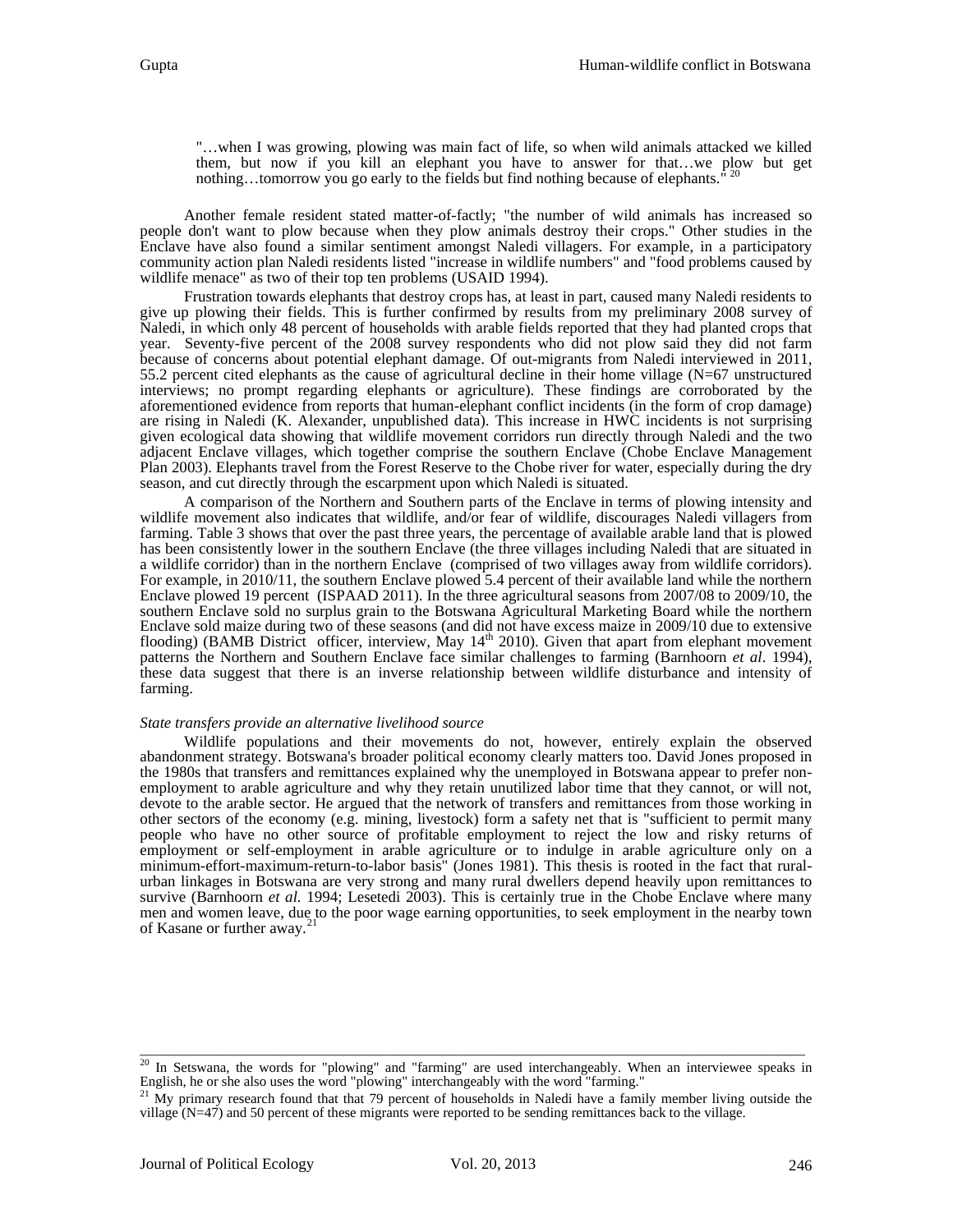| 2010/11 season:        | Hectares plowed | Percent of arable land plowed <sup>22</sup> |
|------------------------|-----------------|---------------------------------------------|
| Southern Enclave       | 269.49          | 5.39                                        |
| Northern Enclave       | 951.08          | 19.02                                       |
| <b>Total Enclave</b>   | 1220.57         | 12.21                                       |
|                        |                 |                                             |
| <b>2009/10</b> season: |                 |                                             |
| Southern Enclave       | 42.88           | 0.86                                        |
| Northern Enclave       | 483.90          | 9.68                                        |
| <b>Total Enclave</b>   | 526.78          | 5.27                                        |
|                        |                 |                                             |
| 2008/09 season:        |                 |                                             |
| Southern Enclave       | 231.51          | 4.63                                        |
| Northern Enclave       | 952.38          | 19.05                                       |
| <b>Total Enclave</b>   | 1183.89         | 11.84                                       |

Table 3: Percent of arable land plowed for Southern Enclave (includes Naledi) and Northern Enclave over past three years.

While in Jones's analysis the network of transfers was based on kinship (from employed individuals to unemployed relatives or neighbors) rather than state support, his larger point is still salient and helps explain the livelihood strategies present in Chobe today. Risky returns from agriculture in part explain why historically farmers devoted minimal resources to their agricultural activities, and have been hesitant to adopt technology or infrastructure (e.g. fencing, irrigation) that requires capital investment (MacDonald 1989). As returns become even lower, some households are deciding that even low-input farming is no longer worth the effort and make the choice to stop farming altogether. Interview and focus group participants in Naledi in 2010-11 expressed this decision-making rationale to me numerous times. The chief of Naledi himself explained; "people are slowly getting out of plowing because they realize that they waste time and energy to plow and after that elephants come and sweep up everything, so people are reluctant now [to farm]" (personal communication, April  $1<sup>st</sup>$ , 2011). The risk of losing crops to elephants may be only the latest of many challenges to farming in Naledi, but it is enough to push many farmers to a point of giving up entirely. However, what interviewees did not explicitly say to me is that access to alternate sources of income provides them with the option to make this kind of decision.<sup>[23](#page-9-1)</sup> Yet it is the combination of remittances from family members working outside the Enclave and state transfers that structures livelihood strategies in Chobe and allows some residents to stop farming their fields in the face of increasingly adverse ecological conditions such as increased elephant disturbance and erratic rainfall.<sup>[24](#page-9-2)</sup> In contrast, farmers in other countries with few other livelihood options are forced to continue farming on marginal lands (Boafo 2004; Sitati 2003) in what frequently becomes a reinforcing cycle of ecological and economic marginalization (Blaikie and Brookfield 1987; Watts 1983).

#### **The continuation of low level** '**farming**'

#### *Government agricultural subsidies encourage* '*risk-free*' *plowing*

Farming is heavily subsidized for Chobe Enclave households. A 2001 study found that only 13.8 percent of Northern households (comprised of Chobe and one other district) stated that government  $\overline{\phantom{a}}$  , and the contribution of the contribution of the contribution of the contribution of the contribution of the contribution of the contribution of the contribution of the contribution of the contribution of the

<span id="page-9-0"></span> $22$  Percent calculated based on data from Polet (1988) that estimates 10,000 hectares of land to be claimed by Enclave farmers for arable purposes, divided into 5,000 hectares estimated to be subject to individual claims of the two villages in the Northern Enclave and 5,000 hectares subject to claims from Southern Enclave households.

<span id="page-9-1"></span><sup>23</sup> Although on occasion elders would blame job opportunities with *Ipelegeng* for the younger generation's lack of interest in farming. As one elder focus group participant said, "*Ipelegeng* is the thing which has made young people abandon plowing.

<span id="page-9-2"></span><sup>&</sup>lt;sup>24</sup> Whether villagers' reports of increased elephant damage and decreased rainfall are supported by empirical data, is less relevant than the fact that they have the ability to choose to discontinue farming in response to what they perceive to be challenges to productive farming. An examination of the basis of this general perception would warrant a separate study, though Department of Wildlife data does show that elephant populations have increased along with the number of problem animal control reports filed (World Bank 2009).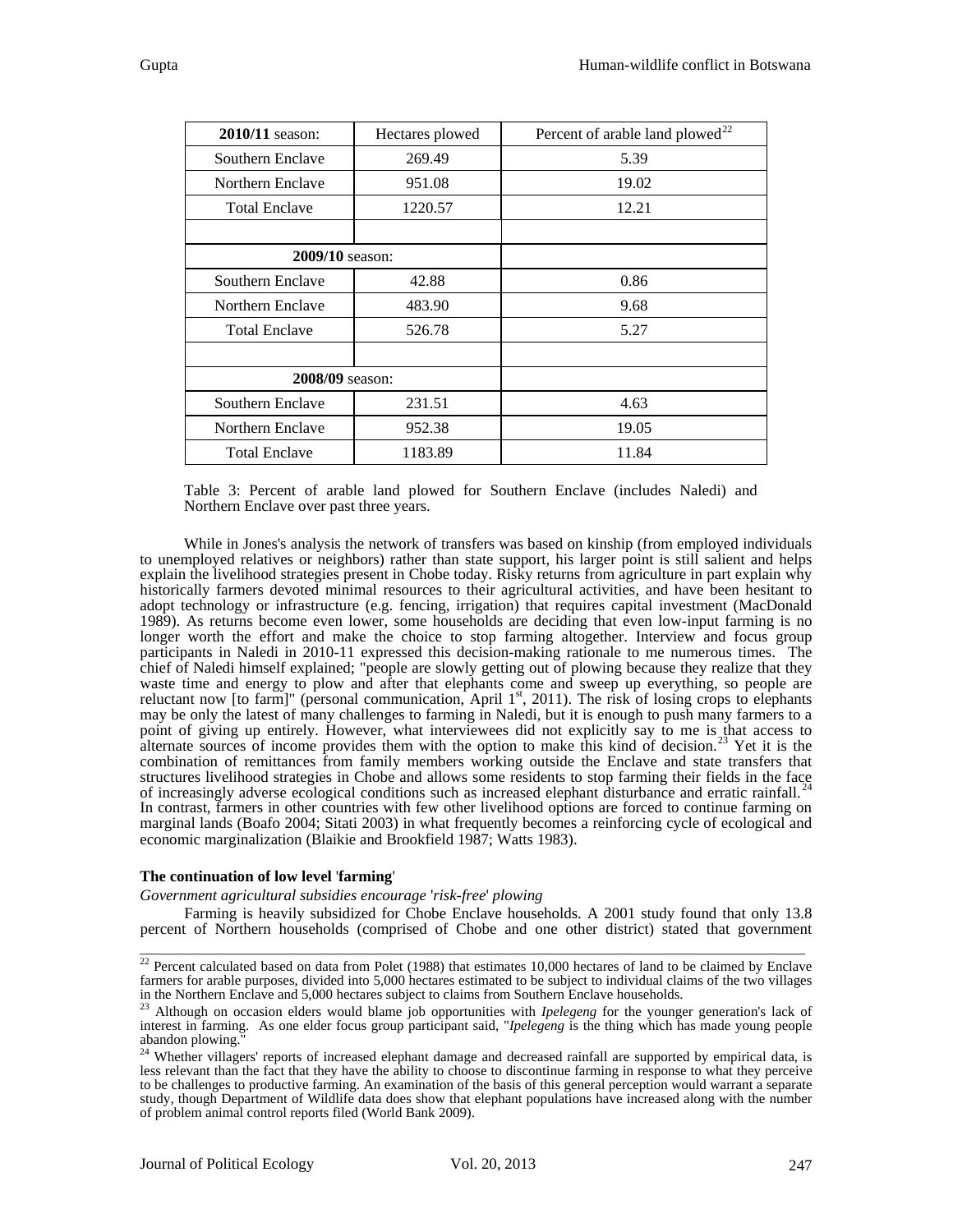programmatic support for agricultural production was *not* an important source of income.[25](#page-10-0) This percentage sharply contrasts to the national average of 70.5 percent of respondents who stated such support was *not* important (BIDPA 2001). Similarly, 72.4 percent of surveyed households in northern Botswana said that government support programs provided them with access to agricultural inputs in comparison to the national average of 40.5percent (Table 1).

According to the Department of Agriculture (2011) records, ISPAAD expenses in 2010/11 in Chobe District totaled  $1,642,509$  pula (roughly US\$250,000), with  $457,032$  pula (US\$69,500) still owed to farmers.<sup>[26](#page-10-1)</sup> This expenditure mainly covered payments for hectares plowed but also included expenditure for field extension agents and seeds. The 2010/11 records also show that about half of Naledi households  $(102/\sim200)$  receive ISPAAD support. In the context of data from my 2008 and 2010 surveys suggesting that somewhere between a third and a half of households (70 to 100 households) are farming their fields, these records indicate that farming is heavily subsidized for the households that decide to farm. This conclusion is supported by agricultural extension agents working in the Chobe Enclave who reported that all farmers who have farmed their fields in the past few years have received support from ISPAAD.

Government agricultural assistance allows Chobe residents who wish to continue farming to do so with minimal inputs of their own, and thus with minimal risk. In fact, the local office of Crop Production reports that the number of individuals plowing and planting their fields has increased in the Chobe Enclave since the introduction of ISPAAD in 2009, because farmers who formerly had given up on farming have now chosen to take advantage of the capital and labor provided through the program (F. Makete, personal communication, April  $5<sup>th</sup>$ , 2011). This creates a situation in which agricultural activities are performed under conditions that without the presence of state subsidies would discourage most risk-adverse households from participating. However, ISPAAD only provides assistance with the initial stages of plowing and planting. It does not help farmers with the increasingly necessary and time-consuming activity of protecting crops from wild animals. As a result, while the number of farmers plowing their fields in Naledi has increased since the introduction of ISPAAD (from 231 farmers in 2006/7 to 682 farmers in  $2010/11$ ), production levels have not increased (Mazila, personal communication, April  $4<sup>th</sup>$ , 2011).

The minimal input required by households to plow and plant crops under the ISPAAD program means that people have incentive to cultivate (though not necessarily tend to) their fields, because they have little to lose. At best, they gain a modest harvest that contributes to food security; at worst, their fields yield nothing but they suffer minimal personal expense for the opportunity to potentially gain an additional livelihood stream. Even when the ISPAAD tractor arrives too late in the plowing season, some farmers still choose to participate in ISPAAD-assisted farming because such participation is at no cost to their household.<sup>27</sup> As one focus group participant explained; "some people do plowing knowing it's too late [in As one focus group participant explained; "some people do plowing knowing it's too late [in] the season] just because the government is giving them free seeds." Another interviewee added; "some people plow because they believe maybe at the end of the day they will get something." This belief is bolstered by the government, which people repeatedly mentioned is encouraging villagers to farm to combat national poverty and food insecurity.<sup>[28](#page-10-3)</sup> Government agricultural programs provide hope, and incentivize villagers to continue farming because many believe, as one woman stated, that "the government is giving programs which might work [to improve farming] like chili pepper." <sup>[29](#page-10-4)</sup> When I asked a youth focus group directly whether people would continue to farm without ISPAAD all but one of the participants answered no.[30](#page-10-5) One of the young men explained that part of the reason they continue to plow is because they receive government assistance—"we continue [to farm] because of tradition and because the government recognizes that some [villagers] do farming and that we have to be taken care of."

#### *Cash for farming: financial motivation to participate in state-sponsored agricultural programs*

Evidence also suggests that households and individuals are incentivized to plow their fields because of the access to financial capital from the state that participation in farming provides, regardless of the likelihood agricultural failure. For example, a number of youth interviewees expressed interest in applying

<span id="page-10-1"></span><span id="page-10-0"></span><sup>&</sup>lt;sup>25</sup> In this survey, "income" included the value to the household of its own production.<br><sup>26</sup> Records show that the government spent 648,6333 pula (roughly \$US 100,000) on assistance to farmers in the Chobe district in 2008/09 and 276,080 pula (US\$42,000) in the first half of 2009/10. Local officers from the Department of Agriculture explain that the increase in expenditure over the past few years is due to increased participation in the ISPAAD program (Pologolo, personal communication, April  $7<sup>th</sup>$ , 2011).<br><sup>27</sup> In Botswana, dryland fa

<span id="page-10-2"></span> $27$  In Botswana, dryland farmers plant crops at the first rainfall (usually around October) in order to take advantage of the peak soil and weather conditions. However villagers have to wait their turn to use the ISPAAD farmers do not have access to the tractor until well past the first rains of the season.

<span id="page-10-3"></span> $28$  As one elderly lady commented, "the government is encouraging them [villagers] to eradicate poverty so the government is giving us a hand [to farm]."

<span id="page-10-4"></span> $29$  The Department of Wildlife has created demonstration plots in each of the Enclave villages to test the effectiveness of planting chili peppers as a deterrent to elephants; however, this program has been slow to develop and is currently only in its trial stages.

<span id="page-10-5"></span> $30$  This focus group included twelve participants ranging in age from eighteen to twenty-five.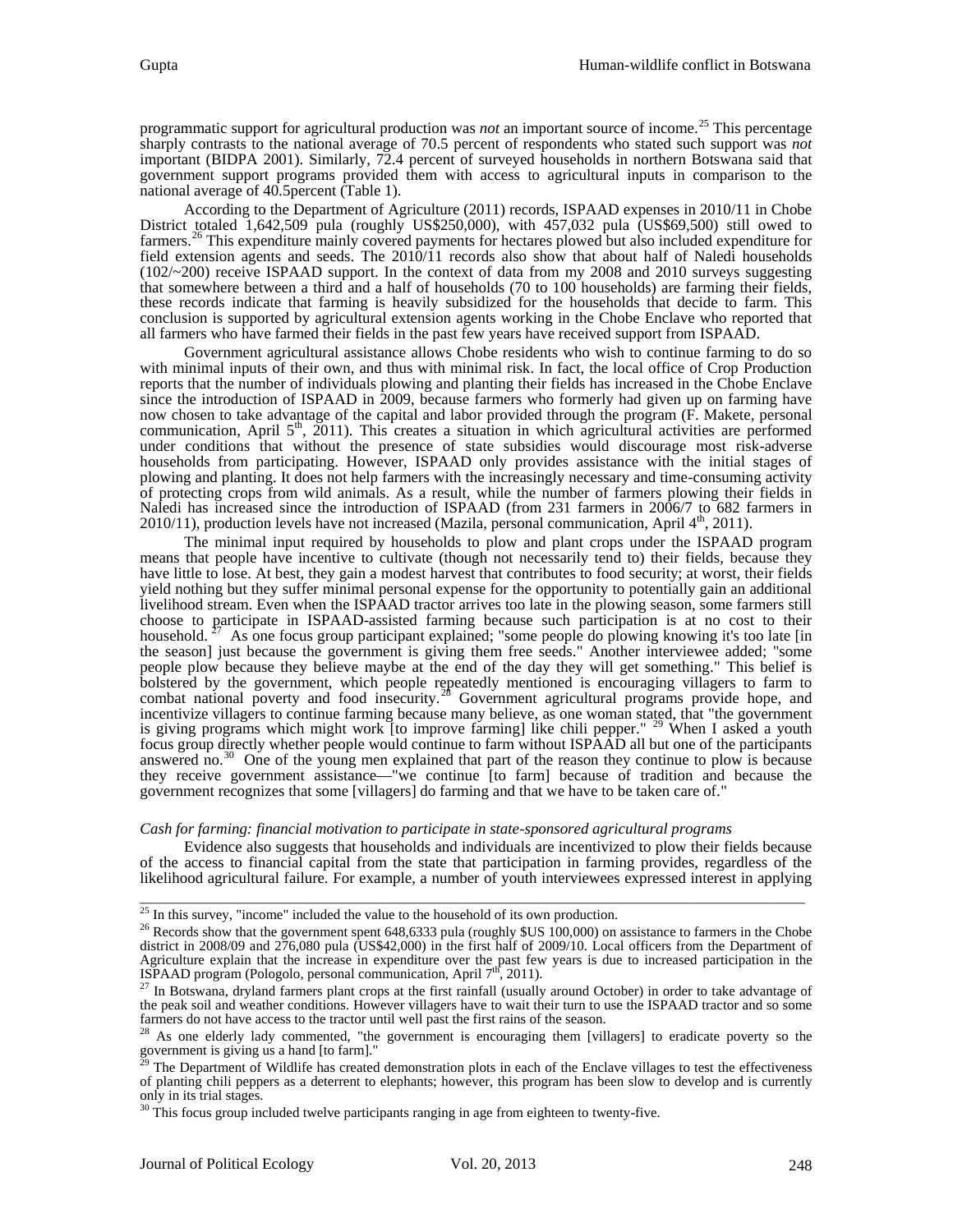for money from the Young Farmer's Fund in order to start small projects. However, several key informants reported to me that the few youth recipients of the Young Farmer's Fund had either used the money for purposes other than farming or had devoted minimal effort to their proposed farming endeavors.<sup>3</sup> Similarly, the agricultural officer for Chobe explained to me that the 'less serious' farmers in Chobe who had previously given up on farming but were now plowing their fields under ISPAAD viewed the plowing and planting of their fields as a way to access an immediate source of cash (F. Makete, personal communication, April  $5<sup>th</sup>$ , 2011). This source of cash is the 700 pula/ha government subsidy (up to 5 hectares) that farmers who plow for themselves are eligible to receive (instead of using the governmentprovided tractor and labor). Once they have finished plowing and planting however, many of these farmers do not continue to perform the necessary field maintenance (weeding, protecting from pests and domestic or wild animals) that is required to obtain a harvest. For these farmers, she likened plowing to a waged job—farmers plow in order to receive cash from the government and then abandon their fields with little regard for the potential harvest that their fields could yield.<sup>[32](#page-11-1)</sup> Project research assistants who were village residents confirmed this observation. While the prevalence of this livelihood strategy could not be accurately measured through survey data (due to the sensitivity of the subject), interview data at least suggest the possibility that some farmers in Chobe are plowing their fields in order to gain financially from the state rather than to produce agricultural outputs.

The local agricultural officer also reported that Chobe residents draw on state assistance for agriculture and then abandon their fields after plowing in part because they can then return to the village to seek day wage labor through the village *Ipelegeng* program.<sup>[33](#page-11-2)</sup> Naledi residents themselves reported that participation in *Ipelegeng* reduced the amount of labor available for plowing and maintaining family fields, which in most cases are far away from the village center where *Ipelegeng* activities take place.<sup>[34](#page-11-3)</sup> While the agricultural officer was complaining that this behavior means people do not take care of their fields and thus limit their chances of obtaining productive yields, their strategy follows standard economic theory on livelihood decision-making in which households do their best to diversify their livelihood portfolio in order to spread risk and to mobilize all available assets—in this case, physical and financial capital that can be accessed simultaneously through various state channels (i.e. participation in ISPAAD agricultural programs and public work programs) (de Sherbinin *et al.* 2008).<sup>[35](#page-11-4)</sup> In this case, state programs appear to work against each other—the presence of *Ipelegeng* might decrease rural crop production—as households scramble to take advantage of whatever state resources are available to them that can potentially contribute to their livelihood portfolio.<sup>[36](#page-11-5)</sup>

#### *Cultural motivations to continue farming*

Naledi residents plow not only for the strategic reasons described above, but also because plowing one's fields provides a household or individual with a certain degree of cultural capital (Bebbington 1999). In my interviews with residents and with migrants originating from Naledi, I was told repeatedly that

<span id="page-11-0"></span><sup>&</sup>lt;sup>31</sup> A group of women in Naledi hoped to obtain funds for a vegetable garden project through ISPAAD, which provides fencing and assistance to people who cluster their individual fields together in order to encourage larger-scale (supposedly more "efficient") farming. At the time of writing, they had yet to submit a grant so the way they utilize government funds remains to be seen.

<span id="page-11-1"></span> $32$  She contrasted these "less serious" farmers who only receive one benefit—money from ISPAAD—with "serious" farmers who receive two benefits—money from ISPAAD and a harvest of crops that could contribute to household food security and self-sufficiency.

<span id="page-11-2"></span><sup>&</sup>lt;sup>33</sup> Either choosing to have the state plow for them, or plowing themselves and obtaining monetary reimbursement from the state.

<span id="page-11-3"></span><sup>34</sup> In a follow-up survey in 2012 (by C. Gupta), 36.8 percent of households participating in *Ipelegeng* stated that participation in *Ipelegeng* reduced the amount of labor available for farming and another 36.8 percent of househoulds participating in *Ipelegeng* stated that they had chosen not to plow their fields in the past three years (N=19). While the sample size makes it difficult to determine if these results are significant, the data at least suggest that *Ipelegeng* plays a role in causing some farmers to put minimal input into farming (low-level continuation strategy) and that *Ipelegeng* is in some cases associated with the cessation of farming (abandonment strategy).

<span id="page-11-4"></span><sup>&</sup>lt;sup>35</sup> While participation in *Ipelegeng* may not detract from crop production for households without arable land (e.g. 23.4 percent of surveyed Naledi households stated they had neither *mopalo* nor dryland fields), follow-up research in January 2012 showed that 73.7 percent of households participating in Ipelegeng had either *mopalo* and/or dryland

<span id="page-11-5"></span><sup>&</sup>lt;sup>36</sup> While agricultural productivity is minimal at the fields in part because people are drawn to the state resources available in the village, follow-up research in the spring of 2011 (by C. Gupta) suggests that villagers who remain in the village are increasingly planting a variety of crops in their backyard gardens. These gardens have historically been used to plant small amounts of vegetables (usually greens) to serve as "relish," while staple crops such as maize and sorghum are grown in the fields. However some villagers reported using seeds provided by ISPAAD to plant small amounts of staple crops in their backyard, suggesting that agricultural practices are shifting away from the traditional spatial divisions of farming. The degree to which different forms of government support under this emerging scenario are in fact complementary rather than conflicting, as well as the extent and the implications of backyard farming, requires further research.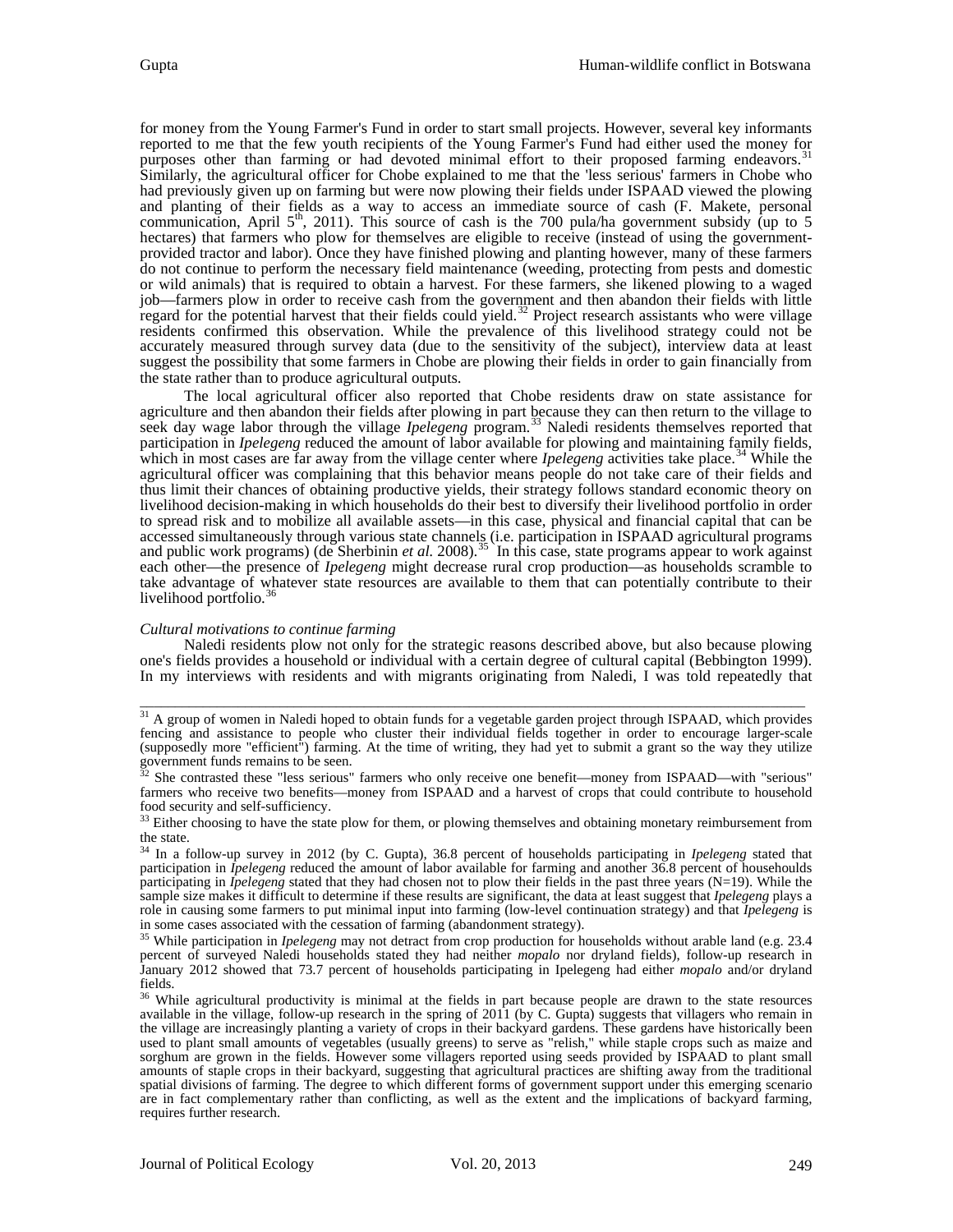farming is "our culture," "our lifestyle," or an "African tradition"—an activity that should be continued, despite the challenges. For example, one young man told me that he had interest in raising cattle because he doesn't "want to lose [his] culture." Likewise, another interviewee explained to me that "as you know we are farmers, we grow crops, got cattle, during the day young guys look after cattle, evening we come back." In this way, Naledi residents, many of whom have stopped farming altogether or who farm minimally, emphasize the way in which farming is essential to the Batswana culture and an identifier of a true Motswana. State support has thus prevented the complete disappearance of an agricultural way of life, and allowed the village to retain some semblance of an agricultural livelihood base.

### *Limited labor and untended fields*

While government assistance may provide Chobe farmers with the incentive to plow their fields and plant crops, some households simply do not have the labor to tend to their fields during the interim period between planting and harvesting. Since independence, seasonal migration between villages and agricultural lands in Botswana has decreased (Gwebu 1987; Silitshena 1983). Today, villagers and local government officials alike report that in Naledi, far fewer farmers stay out at the fields or check on their fields daily during the agricultural season than in the past. The time required for daily travel between the homestead in the village and the fields exacerbates the difficulty of crop husbandry. In my interviews, Naledi villagers gave a number of reasons that together explain the decline in crop husbandry—youth prefer looking for jobs in the village (or nearby town) to staying out at the household agricultural outpost, children who traditionally served as a source of agricultural labor are now in school in the village, residents go to the iterated to me, in Chobe, farmers see no point in tending to their fields when the chance of substantial crop destruction by elephants despite their best efforts to deter them is perceived to be high.<sup>[37](#page-12-0)</sup> A lack of continuous agricultural labor and wildlife disturbance combined with the availability of agricultural subsidies thus produce the 'low-level continuation' farming strategy of some Chobe residents.

Given this combination of environmental disincentives and government-initiated incentives to farm—farmers who previously had abandoned farming because of wild animal damages are now more likely to take advantage of the free plowing and planting provided through ISPAAD. At the same time, once the government subsidized farming activities (plowing and planting) have ended, these farmers do not necessarily pursue a livelihood strategy of labor-intensive field maintenance given both its opportunity costs (missed opportunities for stable employment elsewhere) and the high risk of failure. This means that agricultural productivity remains low, even if the number of 'farmers' appears to be increasing as indicated by increased numbers of beneficiaries of the ISPAAD program.

# **5. Conclusion**

The situation facing farmers in Naledi today represents a case of human-wildlife conflict in the context of a welfare state. The nature of farmer-wildlife relations in Naledi illustrates how human-wildlife conflict can lead to variable and unexpected consequences for smallholder agriculture, depending on the broader political economy and socio-cultural context. It is notable that in Naledi, some villagers maintain the appearances of an agrarian lifestyle—an important cultural marker—through nominal participation in subsidized relatively risk-free agricultural activities (plowing and planting), yet with little expectation of subsistence or cash crop production. Labor constraints and fear of wildlife damage help to explain why farmers may not tend to their fields once they have been plowed. Other farmers do not participate in farming at all and instead rely entirely on non-farm sources of income, in particular government safety net and entitlement programs, as well as remittances. In this way, the Naledi case shows how the political ecology of a region can both mediate the impact of human-wildlife conflict on human welfare and shape the way in which farmers respond to wildlife disturbance.

A political ecological analysis of Chobe highlights the multi-scalar policies (i.e. regarding national development and regional wildlife conservation) and political economic as well as cultural and ecological forces that explain the underlying logic of Naledi residents' livelihood decision-making. In Chobe, conflicting conditions exist for farmers—incentives from the government that encourage farming but ecological conditions (i.e. high elephant populations) resulting from the state's prioritization of wildlife conservation and demographic factors (i.e. outmigration and labor shortages) that make successful agricultural production nearly impossible. The result is that production levels remain low despite farmer participation in agricultural programs.

In terms of policy implications for conservation and development, this analysis questions whether a program like ISPAAD makes sense in a place like Chobe where conditions for farming are so challenging. It suggests the need for region-specific development policies and strategies that are developed to be

<span id="page-12-0"></span> $37$  One exemplary story was related to me by an elder man who, in explaining to me why he did not farm anymore, described how despite the fact that his neighbor was keeping his fields in good condition for most of the agricultural season, elephants destroyed his crops towards harvest time so he reaped none of the fruits of his own labor.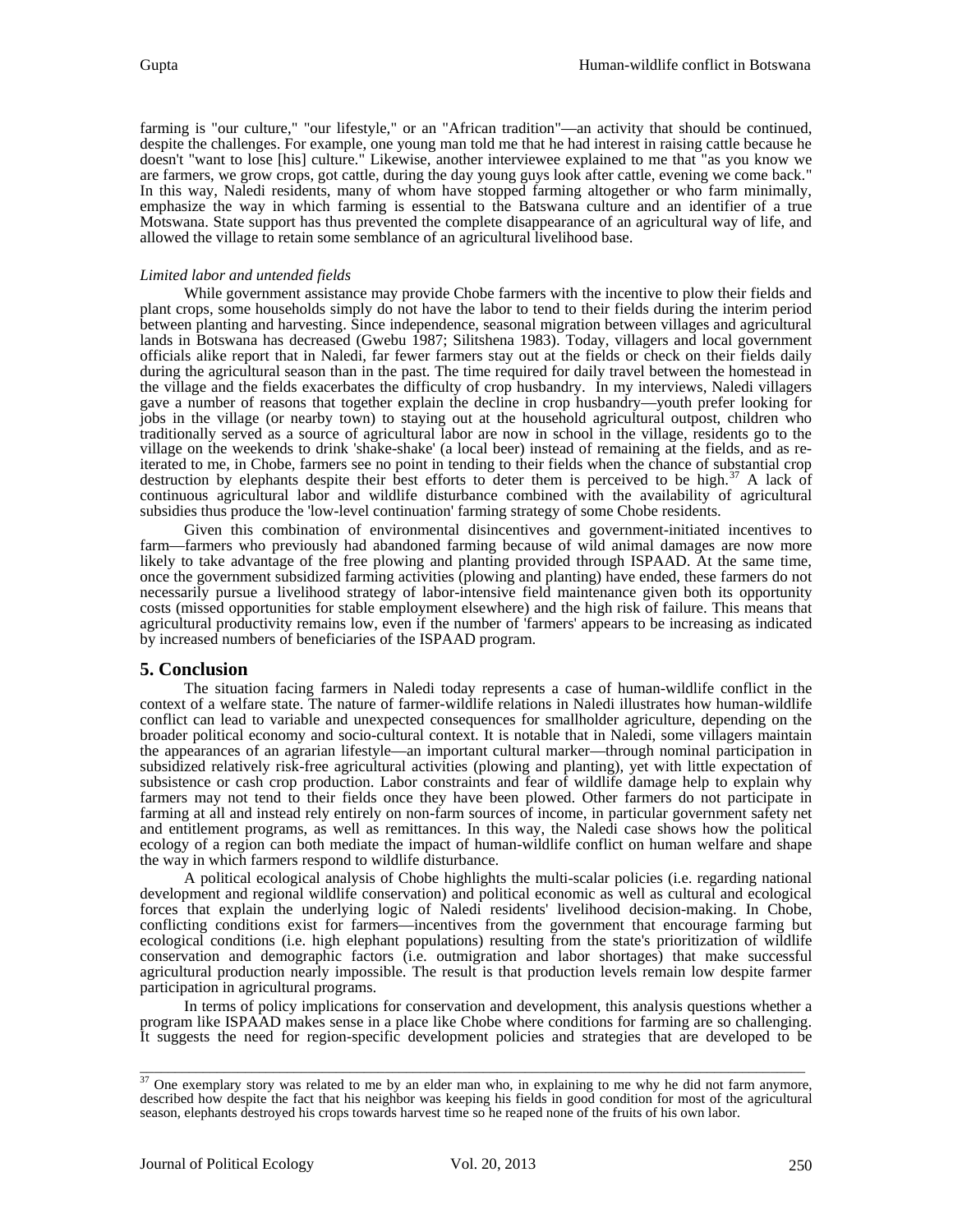appropriate for the local conditions. However, arable agriculture "continues to be a priority in the Chobe district" (DDP 6), despite the recognized problem of land shortage and human-wildlife conflict that has resulted from the zoning of wildlife management areas. While District development plans cite tourism as a means to develop local livelihoods in Chobe, in the past few years the government has at the same time been wary of applications to convert land designated for agricultural use to land designated for tourism purposes. In fact, a recent government directive has ordered Land Board officials to decline applications requesting a transfer of land-use from agriculture to tourism, in order to encourage villagers to continue farming their fields (Tshetlho and Kebaitse, personal communication, April  $7<sup>th</sup>$ , 2011).

With increasing elephant disturbance, some policy-makers emphasize the need for farmers to protect their fields and to actively participate in farming activities in between the planting and harvesting period. For example, the Department of Wildlife and National Parks has embarked on a pilot project to introduce chili pepper planting as an elephant deterrent strategy. A local NGO is also experimenting with various agricultural techniques designed to reduce human-wildlife conflict at a demonstration plot just outside the village. But the high cost of such field maintenance combined with a long-standing low input-low output farming approach means that small scale farmers are hesitant to adopt such high-input farming strategies, given that they are rarely able or willing to take on the full-time dangerous job of protecting their crops from wildlife.<sup>3</sup>

Residents and local officials alike have also suggested that another possible solution to reduce agriculture-wildlife conflict would be to construct an electrified wildlife fence. However, the government is reluctant to erect fences that might interfere with wildlife migratory routes and that would be difficult to construct given the annual flooding cycles. While few alternate solutions have been posed, in the meantime, agricultural support programs such as ISPAAD and other state support programs such as *Ipelegeng* appear to be having unexpected effects in regions of high wildlife conflict like Chobe, where farmers are incentivized to plow, yet not necessarily maintain, their fields. Clearly then, state-led development policies do matter and do influence the livelihood decisions that people make—but in ways that reflect the fact that people respond to these policies *in conjunction* with a suite of other pressing local conditions and realities.

The effects of conservation policy on rural livelihoods are mediated by other state policies at work—a finding that pushes conservation studies towards the development of a more nuanced understanding of how and why the relationship between protected areas (including protected wildlife) and human livelihoods can vary across the globe. As the Naledi case study reveals, the nature of agrarian livelihoods around protected areas in sub-Saharan Africa is variable and complex. Human interactions with wildlife can be best understood through examination of the ways in which a constellation of various political, economic and ecological processes unfold in relation to one another to influence the type of livelihood options available to rural dwellers, their own perceptions of these choices, and the livelihood strategies that they then choose to employ. Answers to the question of how to reconcile rural livelihoods with wildlife conservation will only be found through a site-specific process that begins with such rigorous, critical and multi-stranded analysis.

# **References**

- Barnhoorn, F., R. Jansen, H. T. Riezebos & J. J. Starkenburg. 1994. *Sustainable development in Botswana: an analysis of resource management in three communal development areas*. Utrecht: The Royal Dutch Geographic Society and Faculty of Geographical Sciences, Utrecht University.
- Bebbington, A. 1999. Capitals and capabilities: a framework for analyzing peasant viability, rural livelihoods and poverty. *World Development* 27: 2021-2044.
- Benza, B. 2008. Botswana strives for food self sufficiency. *Mmegionline* 25: 165. 7 November. <http://www.mmegi.bw/index.php?sid=4&aid=16&dir=2008/November/Friday7> (last accessed April  $\overline{20\,2011}$ .
- Bernstein, H., B. Crow & H. Johnson. 1992. *Rural livelihoods: crises and responses*. Oxford: Oxford University Press.
- Bertram, G. 2011. *Assessing the structure of small welfare states*. United Nations Research Institute for Social Development.

BIDPA. 2001. Consultancy on the review of the rural development policy: final report. Botswana Institute for Development Policy Analysis.

Blaikie, P. & H. Brookfield. 1987. *Land degradation and society.* New York: Methuen.

<span id="page-13-0"></span> $\overline{\phantom{a}}$  , and the contribution of the contribution of the contribution of the contribution of the contribution of the contribution of the contribution of the contribution of the contribution of the contribution of the  $\frac{38}{38}$  Cost here is understood in terms of both opportunity costs of labor time and actual costs of building materials like fencing or irrigation.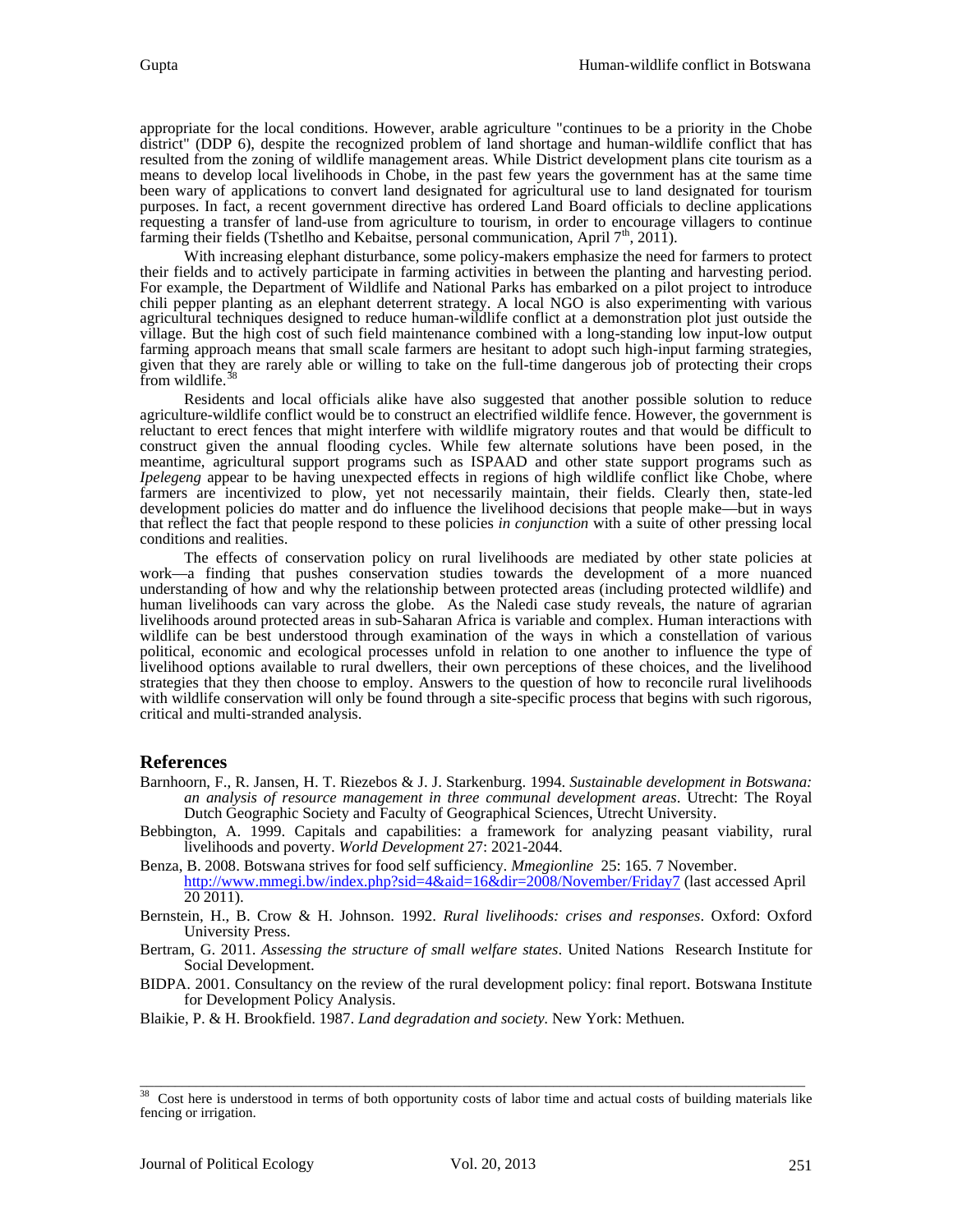- 
- Boafo, Y., Dubiure, U.F., Danquah, E.K.A., Manford, M., Nandjui, A., Hema, E.M., Barnes, R.F.W. and B. Bailey 2004. Long-term management of crop raiding by elephants around Kakum Conservation Area in southern Ghana. *Pachyderm* 19**:** 37-39.
- Botswana Agricultural Marketing Board. 2011. [http://www.bamb.co.bw/producer\\_prices.html.](http://www.bamb.co.bw/producer_prices.html) (Retrieved February 2, 2012)
- Brockington, D. 2002. *Fortress conservation: the preservation of the Mkomazi Game Reserve, Tanzania.* Bloomington: University of Indiana Press.
- Bryceson, D. 1999. African rural labour, income diversification and livelihood approaches: a long-term development perspective. *Review of African Political Economy* 26(80): 171-189.
- Campbell-Smith, G., Sembiring, R., and M. Linkie. 2012. Evaluating the effectiveness of human-orangutan conflict mitigation strategies in Sumatra. *Journal of Applied Ecology*. 49: 367-375.
- Central Statistics Office. 1987. Maize Production data for Chobe District: 1980-86. Annual Agricultural Statistics, Central Statistics Office.
- Central Statistics Office. 2001. Botswana population and housing census. Gaborone: Central Statistics Office.
- Central Statistics Office. 2007. Labour Report. Government of Botswana.
- Chobe District Council. 2003. Chobe District Development Plan 6: 2003-2009. Government Printer, Gaborone.
- Chobe District Council. 2010. Government assistance beneficiaries in Chobe District. Unpublished data.
- Davies, T.E., Wilson, S., Hazarika, N., Chakrabarty, J., Das, D., Hodgson, D.J., and A. Zimmerman. 2011. Effectiveness of intervention methods against crop-raiding elephants. *Conservation Letters* 4(5): 346-354.
- Dowie, M. 2009. *Conservation refugees: the hundred-year conflict between global conservation and native peoples*. Boston: Massachusetts Institute of Technology.
- Department of Wildlife and NRMP USAID. 1994. Kachikau Village Community Action Plan.
- Department of Agriculture. 2011. Chobe ISPAAD beneficiaries. Unpublished data.
- de Sherbinin, A., L. VanWey, K. McSweeney, R. Aggarwal, A. Barbieri, S. Henry, L. Hunter, W. Twine & R. Walker. 2008. Rural household demographics, livelihoods and the environment. *Global Environmental Change* 18**:** 38-53.
- Ellis, F. 2000. Rural livelihoods and diversity in developing countries. Oxford: Oxford University Press.
- Geisler, C. and R. De Sousa. 2001. From refuge to refugee: the African case. *Public Administration and Development* 21:159-170.
- Granados, A., and R.B. Weladji. 2012. Human-elephant conflict around Benoue National Park, Cameroon: influence on local attitudes and implications for conservation. *Human Dimensions of Wildlife* 17: 77-90.
- Gupta, C. forthcoming. Looking across spatial scales to assess the influence of protected areas on demography and livelihoods in Botswana. (in review)
- Gwebu, T. 1987. Internal migration and regional development in Botswana. Regional Institute for Population Studies at the University of Ghana.
- Gwebu, T. 2004. Internal migration in Botswana. In: CSO (ed.), Analytical Report of 2001 Population and Housing Census. Gaborone: CSO.
- Hartter, J., Goldman, A., and J. Southworth. 2011. Responses by households to resource scarcity and human-wildlife conflict: issues of fortress conservation and the surrounding agricultural landscape. *Journal for Nature Conservation* 19(2): 79-86.
- Hartland-Thunberg, P. 1978. *Botswana: an African growth economy*. Boulder, Colorado: Westview Press.
- Hill, C.M. 2000. [Conflict of interest between people and baboons: crop raiding in Uganda.](http://sanrem.cals.vt.edu/1048/Conflict%20of%20Interest%20Between%20People%20and%20Baboons.pdf) *International Journal of Primatology* 21(2): 299-315.
- Hulme, D. & M. Murphree. 2001. *African wildlife and livelihoods: the promise and performance of community conservation*. Oxford: James Currey.
- Inskip, C. and A. Zimmermann. 2009. Human-felid conflict: a review of patterns and priorities worldwide. *Oryx* 43(1): 18-34.
- Jones, D. 1981. Arable agriculture in Botswana: a case for subsidies. In Harvey C. (ed.) *Papers on the economy of Botswana*. London: Heinemann.
- Kemmonye, M. 2009. Chobe District profile. Kasane: Rural Administration Center.
- Leechor, C. 2005. *Developing tourism in Botswana: progress and challenges*. World Bank.
- Lesetedi, G.N. 2003. [Urban-rural linkages as an urban survival strategy among urban dwellers in](http://jpe.library.arizona.edu/volume_10/Lesetedi2003.pdf)  [Botswana: the case of Broadhurst residents.](http://jpe.library.arizona.edu/volume_10/Lesetedi2003.pdf) *Journal of Political Ecology* 10: 37-46.
- Li, T.M. 2007. *The will to improve*. Raleigh/Durham: Duke University Press.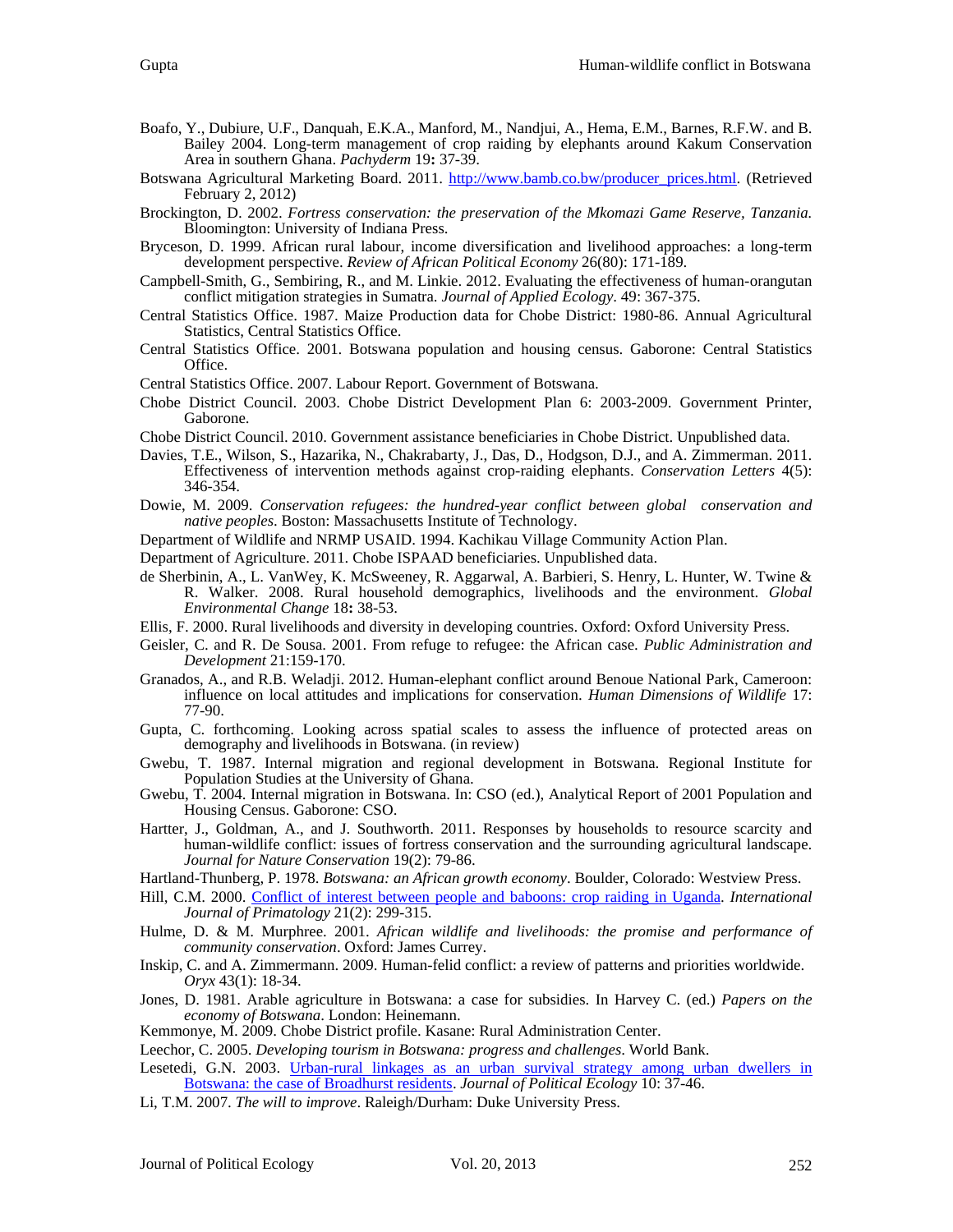- MacDonald, M. 1989. Prefeasibility study of the agricultural potential of the Chobe enclave: final report. Gaborone: Sir M. MacDonald and Partners; Ministry of Agriculture, Government of Botswana.
- Mackenzie, C.A. and P. Ahabyona. 2012. Elephants in the garden: financial and social costs of crop raiding. *Ecological Economics* 75: 72-82.
- Ministry of Environment, Wildlife and Tourism. 2007. Community based natural resources management policy. Botswana Government Printer.
- Naughton-Treves, L., Treves, A., Chapman, C., and R. Wrangham.1998. Temporal patterns of crop-raiding by primates: linking food availability in croplands and adjacent forest. *Journal of Applied Ecology* 35: 596-606.
- Neumann, R. 1998. *Imposing wilderness: struggles over livelihood and nature preservation in Africa*. Berkeley: University of California Press.
- Ngeta, K. 2011. Wildlife conservation and land acquisitions: a case study of the Tanzania Land Conservation Trust. In International Conference on Global Land Grabbing. University of Sussex.
- Quirin, C. and A. Dixon. 2012. Food security, politics and perceptions of wildlife damage in Western Ethiopia. *International Journal of Pest Management* 58(2): 37-41.
- Polet, G. 1988. Unpublished survey data. In MacDonald, M. 1989. Prefeasibility study of the agricultural potential of the Chobe Enclave: final report. Gaborone: Sir M. MacDonald and Partners; Ministry of Agriculture, Government of Botswana.
- Robbins, P. 2004. *Political ecology: a critical introduction*. 1<sup>st</sup> edition. Malden, MA: Blackwell Publishing.
- Rozemeijer, N. 2009. CBNRM in Botswana. In H. Suich, B. Child & A. Spenceley (eds.) *Evolution and innovation in wildlife conservation: parks and game ranches to transfrontier conservation areas*. London: Earthscan.
- Schapera, I. 1966. *Married life in an African tribe*. Evanston: Northwestern University Press.
- Schmidt-Soltau, K. 2003. Conservation-related resettlement in central Africa: environmental and social risks. *Development and Change* 34: 525-551.
- Seleka, T. 2004. Diversification in Botswana's agricultural sector: issues, prospects and challenges. In BIDPA Publication Series. Botswana Institute for Development and Policy Analysis. Gaborone: BIDPA.
- Seleka, T., H. Siphambe, D. Ntseane, N. Mbere, C. Kerapeletswe and C. Sharp. 2007. Social safety nets in Botswana: administration, targetting and sustainability. Gaborone: Botswana Institute for Development Policy Analysis.
- SIAPAC. 1992. Baseline survey of the Chobe Enclave final report. Gaborone: Department of Wildlife and National Parks.
- Silitshena, R. 1993. Where will Batswana live in the 21st century? Patterns of settlement and migration. In *Botswana in the 21st Century,* proceedings of a symposium. Gabarone: the Botswana Society.
- Sitati N.W. 2003. Human-elephant conflict in Transmara District adjacent to Masai Mara National Reserve, Kenya. PhD thesis. Canterbury, U.K.: University of Kent.
- Sitati N.W., Walpole M.J., Smith R.J., and N. Leader-Williams. 2003. Predicting spatial aspects of humanelephant conflict. *Journal of Applied Ecology* 40: 667-677.
- Tsimako, B. 1984. A baseline socio-economic study of the Chobe Enclave. Gaborone: Rural Sociology Unit, Division of Planning and Statistics, Ministry of Agriculture.
- USAID. 2003. The Chobe enclave land use and management plan. USAID and African Wildlife Foundation.
- The Voice. 2008. Botswana: tourism contributes 16 percent to GDP. Francistown. <http://allafrica.com/stories/200803110721.html> (Retrieved February 25, 2012)
- Walker, K.L. 2012. Labor costs and crop protection from wildlife predation: the case of elephants in Gabon. *Agricultural Economics* 43: 61-73.
- Watts, M.J. 1983. *Silent violence: food, famine and peasantry in northern Nigeria*. Berkeley: University of California Press.
- West P., Igoe J., and D. Brockington, D. 2006. Parks and peoples: the social impact of protected areas. *Annual Review of Anthropology* 35: 251-277.
- World Bank. 2009. Project appraisal document on a proposed grant to the Republic of Botswana for a Northern Botswana Human Wildlife Coexistence Project. Washington D.C.: The World Bank. [Cached version.](http://webcache.googleusercontent.com/search?q=cache:rzi-TCmfV-8J:www-wds.worldbank.org/external/default/WDSContentServer/WDSP/IB/2009/11/05/000334955_20091106001722/Rendered/INDEX/499530PAD0P095101Official0Use0Only1.txt+&cd=1&hl=en&ct=clnk&gl=au)